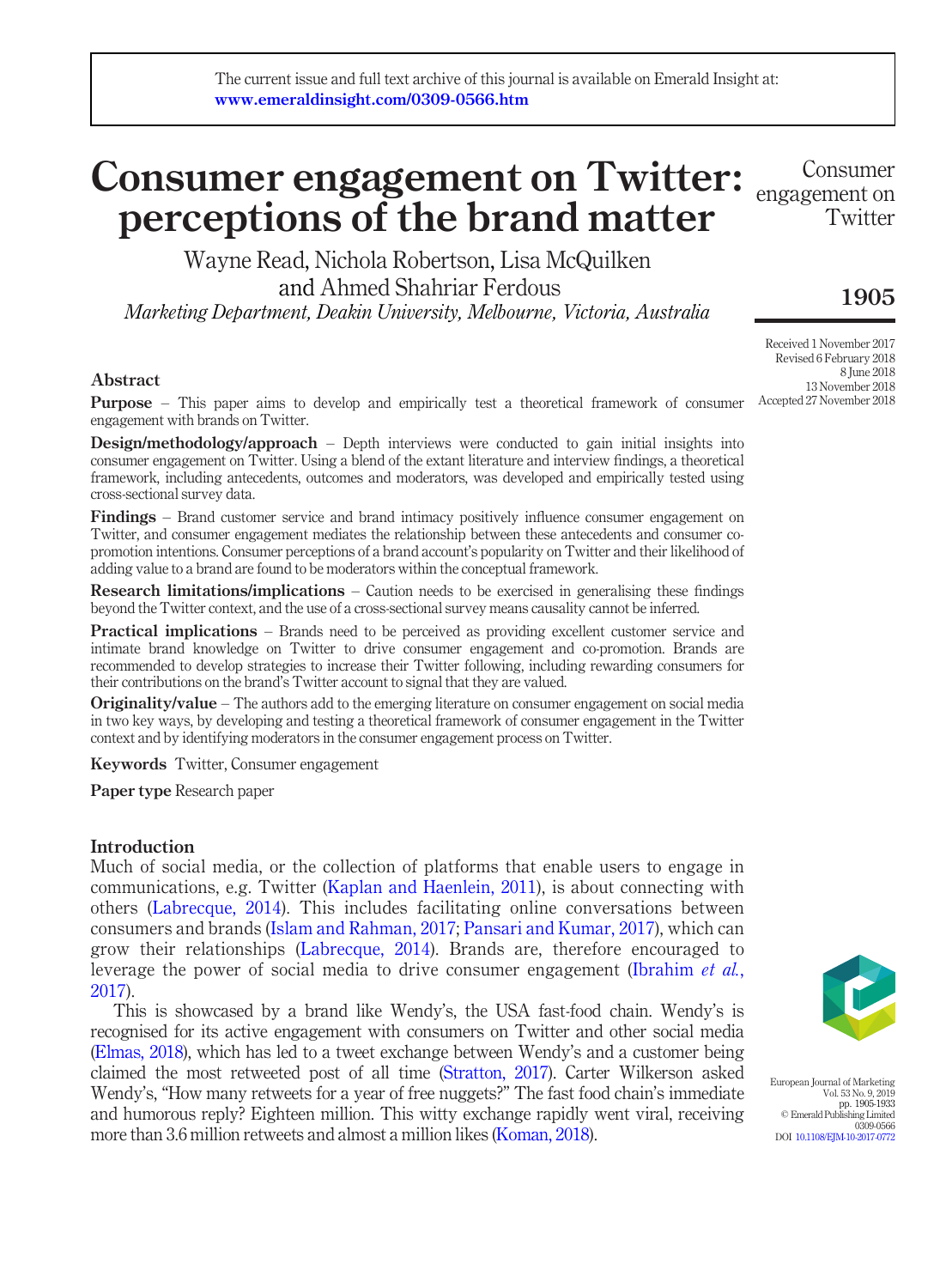EJM 53,9

1906

Given the increasing use of social media by brands like Wendy's to connect with consumers like Carter, an emerging body of research has subsequently focused on consumer engagement, i.e. a psychological state that reflects consumers' sense of connection to a brand based on an ongoing relationship with it ([Brodie](#page-23-0) et al., 2011, [2013;](#page-23-1) [Hollebeek,](#page-25-2) [2011a, 2011b;](#page-25-3) [Mollen and Wilson, 2010](#page-26-3)) on social media. This evolving literature has included empirical work on developing instruments to measure consumer engagement on social media ([Baldus](#page-23-2) et al.[, 2015](#page-23-2); [Dessart](#page-24-1) et al., 2016; [Hollebeek](#page-25-4) et al., 2014; [Schivinski](#page-27-1) et al., 2016), and examining the consumer engagement process [\(Brodie](#page-23-1) et al., 2013), including the antecedents and consequences of consumer engagement on social media ([Islam and Rahman, 2016](#page-25-5); [Dessart](#page-24-1) et al.[, 2016\)](#page-24-1), along with consumer engagement behaviours [\(Wallace](#page-28-1) et al., 2014; Oh [et al.](#page-27-2), [2017](#page-27-2)).

Despite these contributions, important research gaps persist. First, different social media channels, e.g. Twitter, Facebook, Instagram, are unique ([Halaszovich and Nel, 2017](#page-25-6); [Chan](#page-23-3) et al.[, 2014;](#page-23-3) [Dessart](#page-24-1) et al., 2016). Therefore, as it is widely agreed that consumer engagement is context-dependent ([Hollebeek](#page-25-7) *et al.*, 2016), a gap in this emerging literature is apparent. Past studies on consumer engagement have been set often in the context of Facebook [\(Chan](#page-23-3) et al.[, 2014](#page-23-3); [De Vries and Carlson, 2014](#page-24-2); [Dessart](#page-24-1) et al., 2016; Yang et al.[, 2016](#page-28-2); [Halaszovich](#page-25-6) [and Nel, 2017](#page-25-6)). In line with the call for a greater understanding of consumer engagement based on empirical evidence from diverse contexts [\(Hollebeek](#page-25-4) et al., 2014; [Dessart](#page-24-1) et al., 2016; [Leckie](#page-26-4) *et al.*, 2016; [van Doorn](#page-28-3) *et al.*, 2010), our study addresses this gap via its primary purpose of developing and testing a theoretical framework of consumer engagement in the Twitter context.

Twitter is a popular micro-blogging social media platform that enables rapid short message dissemination ([Walker](#page-28-4) *et al.*, 2017). Twitter is distinct from other social media such as Facebook in several important ways: Twitter encourages real-time conversation, making it far more popular for consumers to engage with brands (unlike Facebook which tends to be a broadcasting medium) [\(Parmar, 2015](#page-27-3)), including for customer service ([Ibrahim](#page-25-1) et al., 2017), such as in the opening example of Wendy's; Twitter is about what is happening now (trending) and immediacy of information sharing with anyone [\(Huff, 2015;](#page-25-8) Valos et al.[, 2017\)](#page-28-5), e.g. Wendy's responded to Carter instantly and the tweet rapidly went viral (versus Facebook being about ongoing conversations with family and friends); and content is primarily public on Twitter, e.g. Wendy's Twitter account gained a huge amount of new followers during the #nuggsforcarter campaign [\(Stratton, 2017](#page-28-0)) (versus Facebook where content is mostly private).

As one marketing leader well summed up the difference between Facebook and Twitter [\(Mueller, 2018\)](#page-27-4):

Facebook is your living room where you catch up with friends (but still guard your privacy). And Twitter? Well, Twitter is the bar scene where people let loose and talk to strangers, drop oneliners (or pick-up lines), and engage with personalities from all walks of life. It is this bar-like atmosphere that makes Twitter the ultimate platform for customer engagement.

Given Twitter's unique public [\(Walasek](#page-28-6) *et al.*, 2018), immediate (Valos *et al.*[, 2017\)](#page-28-5) and customer service-oriented ([Misopoulos](#page-26-5)  $et$   $al$ , 2014) character, we argue that it is the ideal backdrop to examine consumer engagement with brands, relative to other social media. Therefore, based on the academic literature and practitioner examples such as Wendy's, the need for an empirical study that is Twitter-specific is warranted. [Hollebeek](#page-25-4) et al. (2014) examined consumer engagement in the social media context, treating Facebook and Twitter as brands (focal objects) that consumers (subjects) engage with. Our study rather examines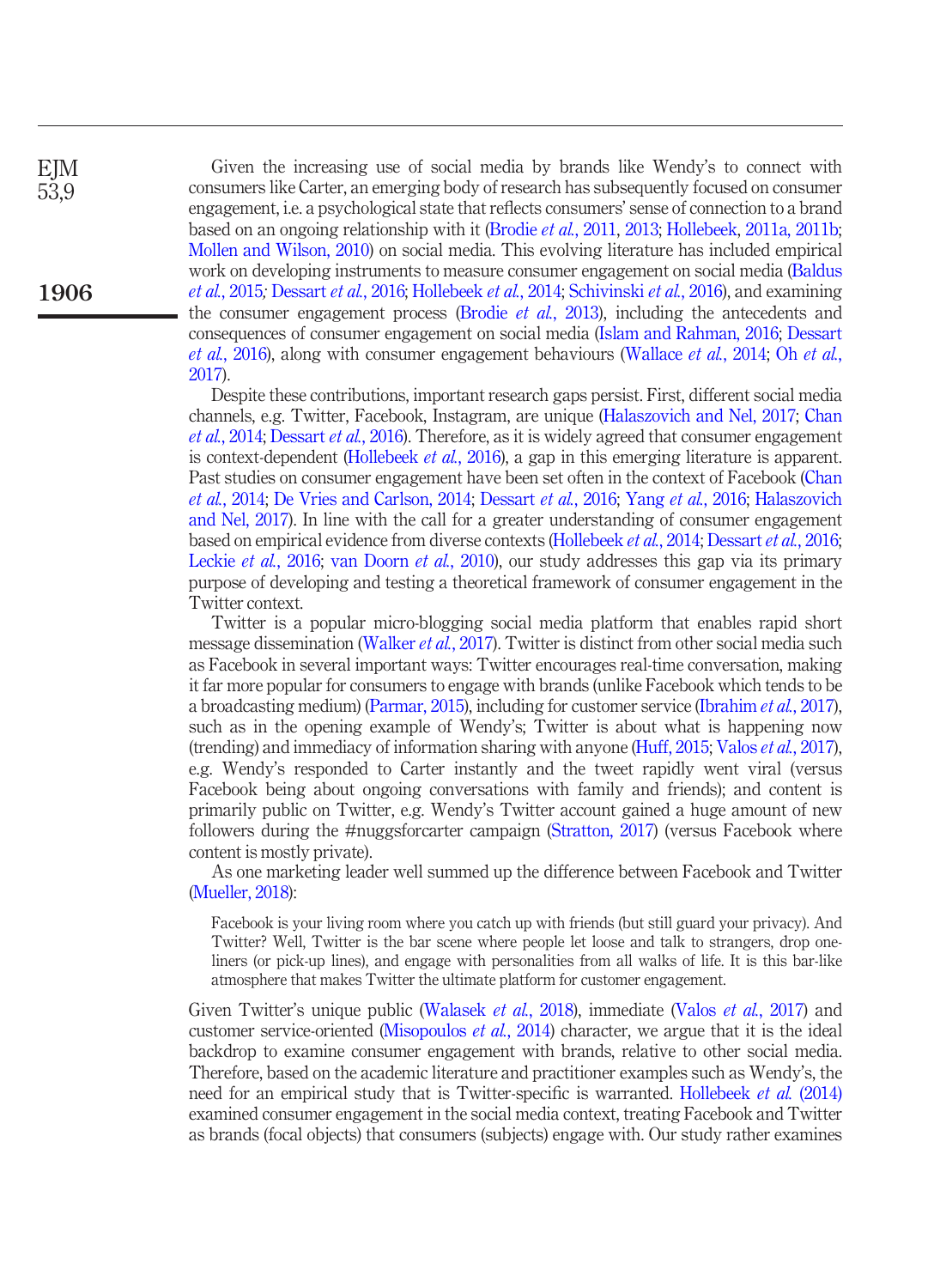consumer (subject) engagement with brands via their Twitter accounts (focal objects) that they follow, so that Twitter is the context, not the focal object.

Second, a further gap that is evident in the consumer engagement literature is that potential moderators of the relationship between the antecedents and outcomes of consumer engagement are yet to bear empirical scrutiny. A moderator is a construct that affects the direction and/or strength of the relationship between an independent construct and a dependent construct [\(Baron and Kenny, 1986\)](#page-23-4). This lack of research is surprising because the inclusion of moderators can help to determine the effectiveness of the drivers and benefits of consumer engagement under certain conditions. We argue that the consumer engagement literature in general and more specifically in the social media context has progressed to a point that requires the examination of specific conditions under which the direct or indirect effects of consumer engagement work.

As a result of addressing these gaps, our contributions are as follows. Our first contribution is the theoretical framework that we advance that draws on the inherent characteristics of Twitter. Such fine-grained research in the Twitter context helps to reveal the relevant antecedents and consequences of consumer engagement in this distinctive social media setting. Our framework is based on a review of the extant literature on consumer engagement, relationship marketing and social media as advocated by [Venkatesan \(2017\)](#page-28-7) in combination with the findings of depth interviews with participants who followed brands on Twitter; for a similar approach, see [Kemp](#page-26-6) et al. (2013) and [Wittkowski](#page-28-8) et al. (2013).

We identify and hypothesise several antecedents of consumer engagement, as facilitated by the brand's Twitter account. The first antecedent is brand customer service (i.e. a brand's customer service). Customer service is well-established in both the practitioner ([Huff, 2015](#page-25-8); [Smith, 2017](#page-27-5)) and academic literature ([Zhu and Chen, 2015\)](#page-28-9) as the top reason for brands' presence on Twitter, with more than double the number of customer service-related conversations being witnessed on Twitter in the last several years ([Smith, 2017\)](#page-27-5). Previous work has suggested a related concept of brand responsiveness [\(Hollebeek and Chen, 2014](#page-25-9)) is also important as an antecedent to consumer engagement. However, responsiveness appears to be entirely reactive, defined as the degree to which consumers feel a brand is approachable and receptive to their queries or feedback, as well as showing an ability to resolve issues. We rather define brand customer service as a consumer's perception that a brand is proactively responding to enquiries and complaints and pre-empting problems via its Twitter account. Proactive customer service in addressing potential customer issues is critical on Twitter given its immediacy ([Huff, 2015](#page-25-8)).

The second antecedent is brand interactivity that refers to consumers' perception of a brand's willingness and genuine desire for integration with them [\(France](#page-24-3) et al., 2016). Brand interactivity is highly relevant to Twitter given its potential for personalised communications with consumers who follow a brand's Twitter account, with Twitter increasing the scope for interactive communications by brands [\(Burton and Soboleva, 2011\)](#page-23-5). Brand interactivity has been empirically supported as an antecedent to consumer engagement in previous work [\(France](#page-24-3) *et al.*, 2016), however not in the social media context where other forms of interactivity have been the focus, i.e. consumer-machine [\(Fang, 2017\)](#page-24-4), and consumer-consumer [\(Islam and Rahman, 2017\)](#page-25-0), but not consumer-brand interactivity.

The third antecedent is brand intimacy, which concerns how well consumers understand a brand ([Aaker](#page-23-6) et al., 2004; [Guese and Haelg, 2009\)](#page-24-5). Brand intimacy is again enabled via Twitter where followers can directly communicate with brands so that they feel like they can get to know them closely [\(Stever and Lawson, 2013](#page-27-6)). Brand intimacy has not been advanced previously as an antecedent to consumer engagement to our knowledge.

Consumer engagement on **Twitter** 

1907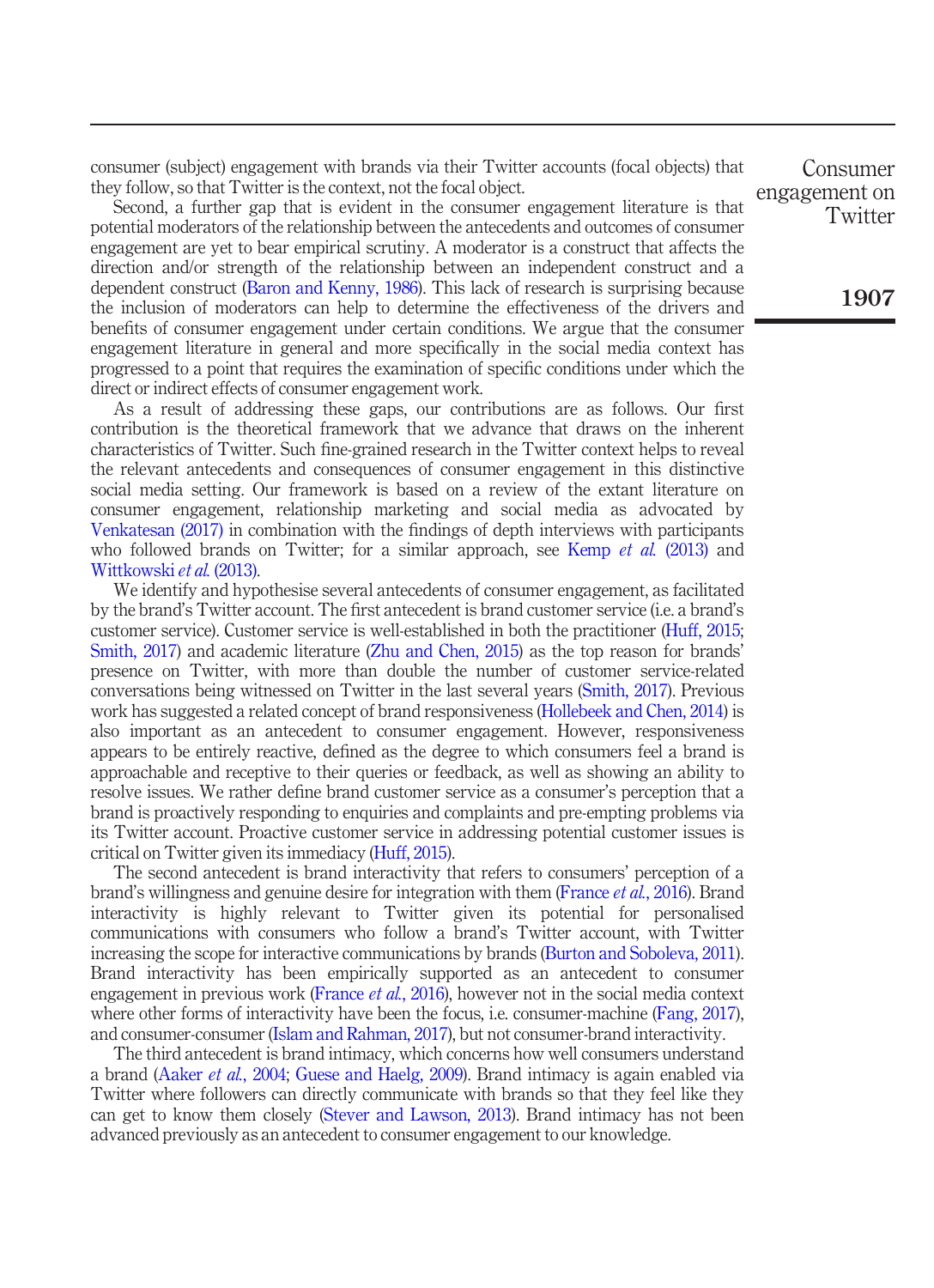Finally, consumer co-promotion, a type of consumer co-creation of value (CCoV) that is broader than word of mouth, is highly relevant to Twitter as an amplification tool that diffuses behaviours among followers' existing networks, e.g. retweets [\(Harmeling](#page-25-10) et al., [2017](#page-25-10)). Consumer co-promotion is the beneficial outcome of consumer engagement studied here.

Our second contribution lies in the inclusion of moderators within our theoretical framework to provide a more complete picture of consumer engagement in the Twitter context. We advance and empirically test two moderator effects: consumer perceived popularity of the brand's Twitter account (determined by the perceived number of followers) on the relationship between brand customer service and brand interactivity and consumer engagement, respectively; and consumer perceived likelihood of adding value (their brandrelated inputs on Twitter add value to the brand) on the relationship between consumer engagement and co-promotion.

Our final contribution is to marketing practice. While brands on Twitter recognise that engaging consumers is vital for their long-term viability, the extant academic literature provides scant practical advice for management with regard to how to engage consumers on Twitter and the value of doing so. Based on the findings of our study, such advice can be derived.

The remainder of this paper is structured as follows. The next section provides the conceptual background, details of a small-scale qualitative study and hypotheses development. The quantitative research method is then described, followed by the presentation of the empirical findings. It concludes by discussing this study's theoretical contributions, practical implications, limitations and future research directions.

## Conceptual background

#### Consumer engagement

Consumer engagement research continues to emerge, dominated by conceptual and exploratory studies [\(Hollebeek and Chen, 2014\)](#page-25-9). [Brodie](#page-23-0)  $et$  al. (2011) that provided the foundations for this domain, but there remains a lack of consensus on how consumer engagement should be defined [\(Hollebeek](#page-25-7) et al., 2016; [Pansari and Kumar, 2017\)](#page-27-0). Consumer engagement definitions include Brodie et al.'[s \(2011,](#page-23-0) p. 260) service-dominant logic-based focus: "a psychological state that occurs by virtue of interactive, co-creative customer experiences with a focal agent/object in a focal service relationship". In contrast is the practitioner-oriented definition by [Sashi \(2012,](#page-27-7) p. 260): "turning on customers by building emotional bonds in relational exchanges with them". In the social media context, [Dessart](#page-24-1) et al. [\(2016](#page-24-1), p. 409) defined consumer engagement as "the state that reflects consumers' individual dispositions toward engagement foci, which are context-specific." Furthermore, the dimensionality of consumer engagement is hotly contested [\(Dessart](#page-24-1) *et al.*, 2016); it has been determined as both uni-dimensional ([Van Doorn](#page-28-3) et al., 2010) and multi-dimensional, often including affective, cognitive and behavioural dimensions [\(Brodie](#page-23-0) et al., 2011).

Notwithstanding such debate, growth in consumer engagement research reflects the importance of it to the success of brands [\(Venkatesan, 2017](#page-28-7)). It elicits intimate bonds between brands and consumers [\(Sashi, 2012](#page-27-7)) and is an imperative to enhance organisational performance ([Brodie](#page-23-1) et al., 2013). This rise in such research runs parallel to the increasing importance of social media as a tool to connect consumers and brands ([Dessart, 2017](#page-24-6); [Sashi,](#page-27-7) [2012](#page-27-7)). An emerging literature has examined the consumer engagement process [\(Brodie](#page-23-1) *et al.*, [2013](#page-23-1)), including the antecedents and consequences of consumer engagement on social media [\(Islam and Rahman, 2016;](#page-25-5) [Dessart](#page-24-1) et al., 2016), along with consumer engagement behaviours [\(Wallace](#page-28-1) et al., 2014; Oh et al.[, 2017](#page-27-2)); the bulk of this research is set in the context of

EJM 53,9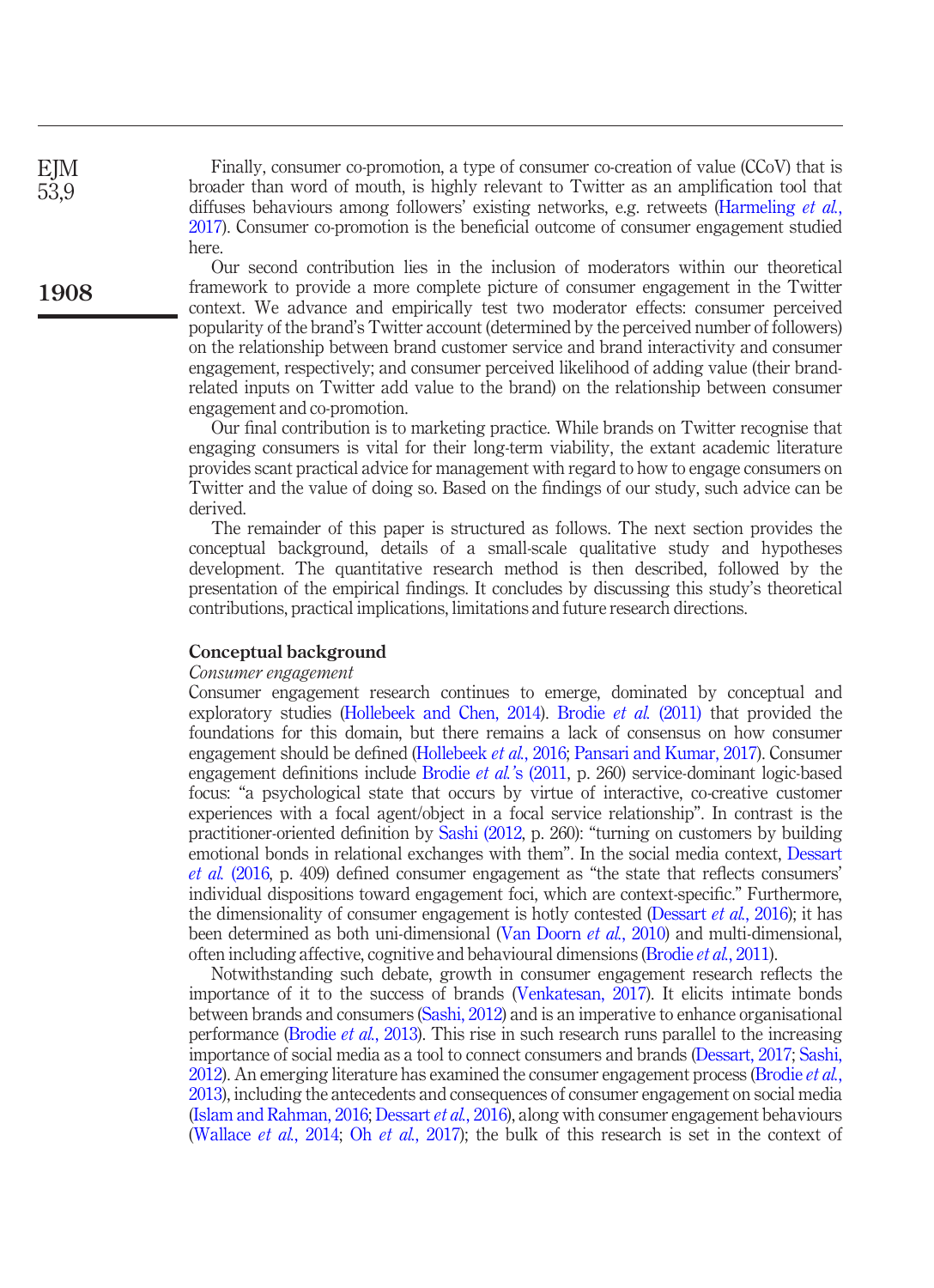Facebook. However, consumer engagement is well-established to be context-dependent [\(Hollebeek](#page-25-7) et al., 2016) and is thus expected to vary across social media platforms, with Facebook being distinct from Twitter [\(Dessart, 2017](#page-24-6)). No prior research that we are aware of has empirically examined a theoretical framework of consumer engagement with brands that they follow on Twitter.

Conceptual work by [Sashi \(2012\)](#page-27-7) argued that consumer engagement and relationship marketing are interrelated, and that social media is a highly effective tool to foster engagement in relational exchanges (for a more detailed discussion, see, [Sashi, 2012](#page-27-7)). Our study consequently adopted a relationship marketing lens to examine consumer engagement, which shaped the definition of consumer engagement used in our study: a psychological state that reflects a consumer's sense of connection to a brand based on their ongoing relationship ([Brodie](#page-23-0) et al., 2011; [Hollebeek](#page-25-2), [2011a, 2011b](#page-25-3); [Mollen and Wilson, 2010\)](#page-26-3). This definition also aligns with recent work that described consumer engagement as a relationship between a consumer and a brand with an emotional underpinning ([Pansari and](#page-27-0) [Kumar, 2017](#page-27-0)). While consumer engagement has previously been studied from a behavioural perspective ([Harmeling](#page-25-10) et al., 2017), particularly in the online context, psychological engagement has been excluded in some studies [\(Wallace](#page-28-1) *et al.*, 2014), which has been criticised [\(Dessart](#page-24-1) *et al.*, 2016). As a result, our study has focused on the psychological engagement that consumers have with brands via their Twitter accounts, which can lead to positive behavioural outcomes ([Cheung](#page-23-7) *et al.*, 2015), such as CCoV. CCoV is an interactive process involving at least two willing resource-integrating actors engaged in forms of mutually beneficial collaboration, resulting in value creation for those actors ([Frow](#page-24-7) *et al.*, [2011;](#page-24-7) [Hollebeek](#page-25-7) et al., 2016).

In our study, this psychological consumer engagement construct sits within a broader framework [\(Brodie](#page-23-0) et al., 2011), where it is a mediator of antecedents and outcomes. Earlier literature presented a variety of constructs potentially related to consumer engagement. [Hollebeek \(2011a](#page-25-2), [2011b](#page-25-3)) suggested that more established constructs, such as commitment, satisfaction and rapport could be both antecedents and consequences of consumer engagement depending on the context. However, while various antecedents and consequences of consumer engagement have been raised, some of them have not been quantitatively tested (see [Table I](#page-5-0) for exceptions).

Two key takeaways emerge from [Table I](#page-5-0), which align with the aim of our study. First, the antecedents often reflect consumer characteristics such as involvement, while [Hollebeek](#page-25-11) [\(2013\)](#page-25-11) suggested that contextual and organisational characteristics, such as the management of brand accounts on Twitter also influence consumers' level of engagement. Second, consumer engagement is often treated as a mediator between relationship qualities (e.g. trust) and strength indicators (e.g. loyalty), yet potential moderators of these relationships have not been examined. Our study subsequently examines a Twitter contextdriven theoretical framework of consumer-brand engagement, including moderating effects.

#### Qualitative study

The qualitative component of this study involved depth interviews  $(n = 10)$  with regular Twitter users (i.e. those who checked Twitter six or more times per week) ([Sensis, 2013](#page-27-8)) who followed at least one brand account. Recruitment was via snowball sampling as no lists or other obvious sources for locating Twitter account holders were available. Initial participants known to the lead researcher were used to recruit other participants. The electronically recorded interviews lasted around one hour each and involved a series of open-ended questions regarding consumer engagement with brand accounts on Twitter, to uncover potential antecedents, outcomes and moderators. Any follow-up questions stemmed

Consumer engagement on **Twitter** 

1909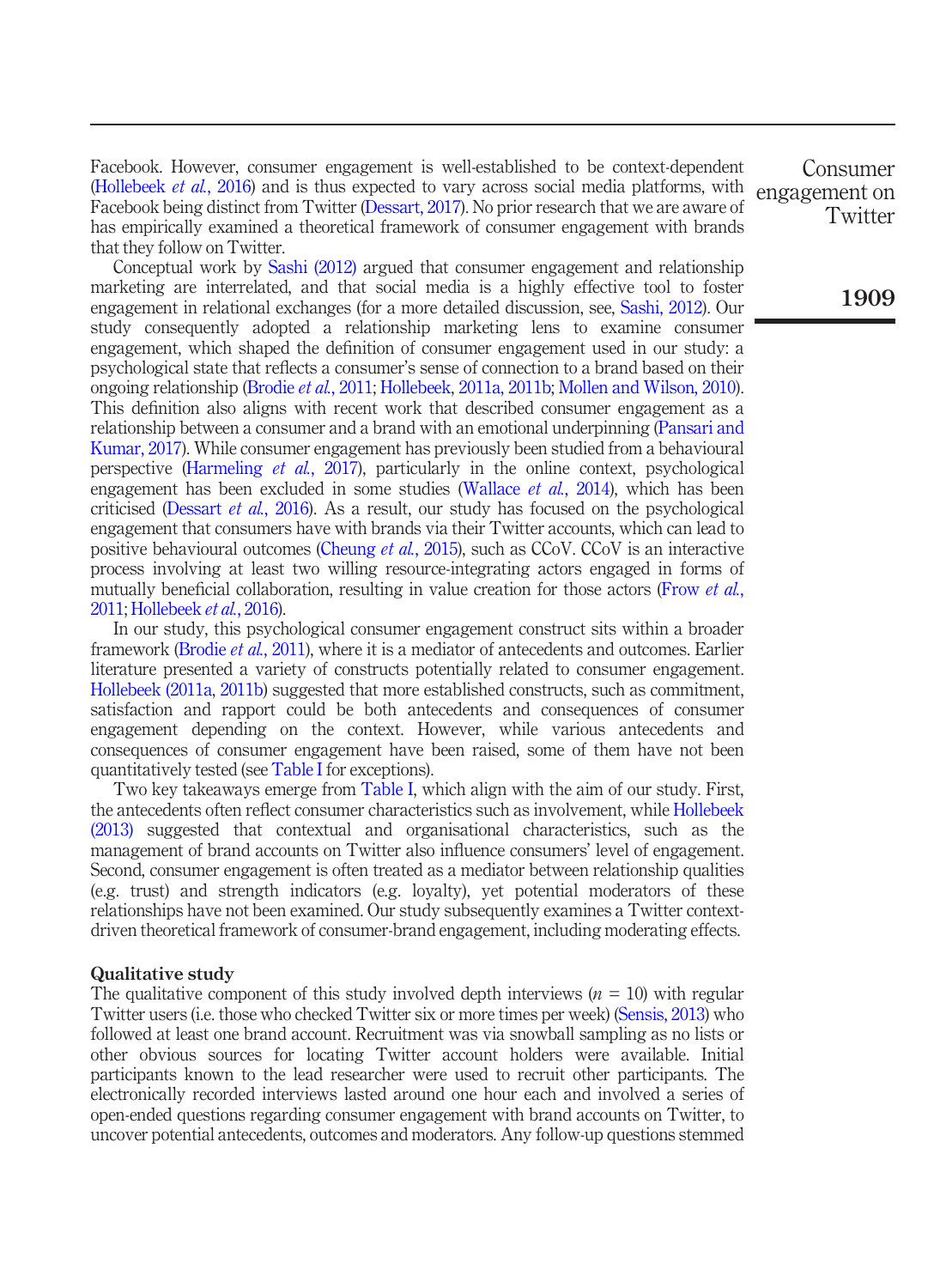<span id="page-5-0"></span>

| supported<br>antecedents and<br>consequences of<br>consumer<br>engagement | Table I.<br>Quantitatively                             |                                            |                                                                                                      | $\frac{\rm EJM}{53,9}$<br>1910                                                     |
|---------------------------------------------------------------------------|--------------------------------------------------------|--------------------------------------------|------------------------------------------------------------------------------------------------------|------------------------------------------------------------------------------------|
| Authors                                                                   | Type of engagement                                     | Context                                    | Antecedents                                                                                          | Consequences                                                                       |
| Baldus et al.                                                             | Online brand                                           | Online brand                               | Not applicable                                                                                       | Intention to participate in a brand community                                      |
| Blasco-Arcas<br>(2015)                                                    | community engagement<br>Consumer engagement            | communities<br>E-commerce                  | Emotions                                                                                             | Brand image; purchase intentions                                                   |
| et al. (2016)<br>Calder et al.<br>(2009)                                  | engagement<br>Online                                   | Online/social media<br>advertising         | Not applicable                                                                                       | Usage and attentiveness; affective responses; reactions to an ad                   |
| Carlson et al.<br>(2017)                                                  | Consumer engagement                                    | Branded social media                       | Flow                                                                                                 | Not applicable                                                                     |
| Chan et al. (2014)                                                        | ner engagement<br>Consun                               | Online brand<br>communities                | Community value; freedom<br>of expression; rewards and                                               | Brand purchase intention; word-of-mouth                                            |
| Cheung et al.<br>(2015)                                                   | Consumer engagement                                    | Online games industry                      | recognition; system support<br>Game satisfaction; game<br>customisation; social                      | Online sales                                                                       |
| Brady (2014)<br>Claffey and                                               | Consumer engagement                                    | Virtual environment                        | Not applicable<br>interaction                                                                        | Co-created value; commitment                                                       |
| Dessart (2017)                                                            | Social media<br>engagement                             | Branded community<br>pages on Facebook     | interaction propensity;<br>community; online<br>Attitude towards                                     | Brand commitment; brand trust                                                      |
| Carlson (2014)<br>De Vries and                                            | Consumer-brand<br>engagement                           | Brand Facebook pages                       | functional, co-creation);<br>Value (hedonic, social,<br>brand strength; usage<br>product involvement | Consumer engagement behaviour, brand loyalty                                       |
| France et al.<br>(2016)                                                   | Consumer-brand<br>engagement                           | Firm- and customer-led<br>engagement       | Brand interactivity; brand<br>involvement; brand self-<br>intensity                                  | Brand loyalty; brand value                                                         |
| Gummerus et al.<br>(2012)                                                 | behaviours: community<br>and transaction<br>Engagement | communities on<br>Online brand<br>Facebook | congruity; brand quality<br>Not applicable                                                           | Perceived benefits (social, entertainment, and economic); satisfaction;<br>loyalty |
| Habibi et al.<br>(2016)                                                   | engagement<br>Community                                | communities on social<br>Online brand      | Rituals and traditions;<br>obligations to society                                                    | Brand relationship quality                                                         |
| Halaszovich and<br>Nel (2017)                                             | Customer-brand                                         | Facebook<br>media                          | Not applicable                                                                                       | "Like" intentions                                                                  |
| Harrigan et al.<br>(2017)                                                 | engagement<br>Consumer engagement                      | Tourism brands on<br>social media          | Customer involvement                                                                                 | Loyalty intentions                                                                 |
|                                                                           |                                                        |                                            |                                                                                                      | (continued)                                                                        |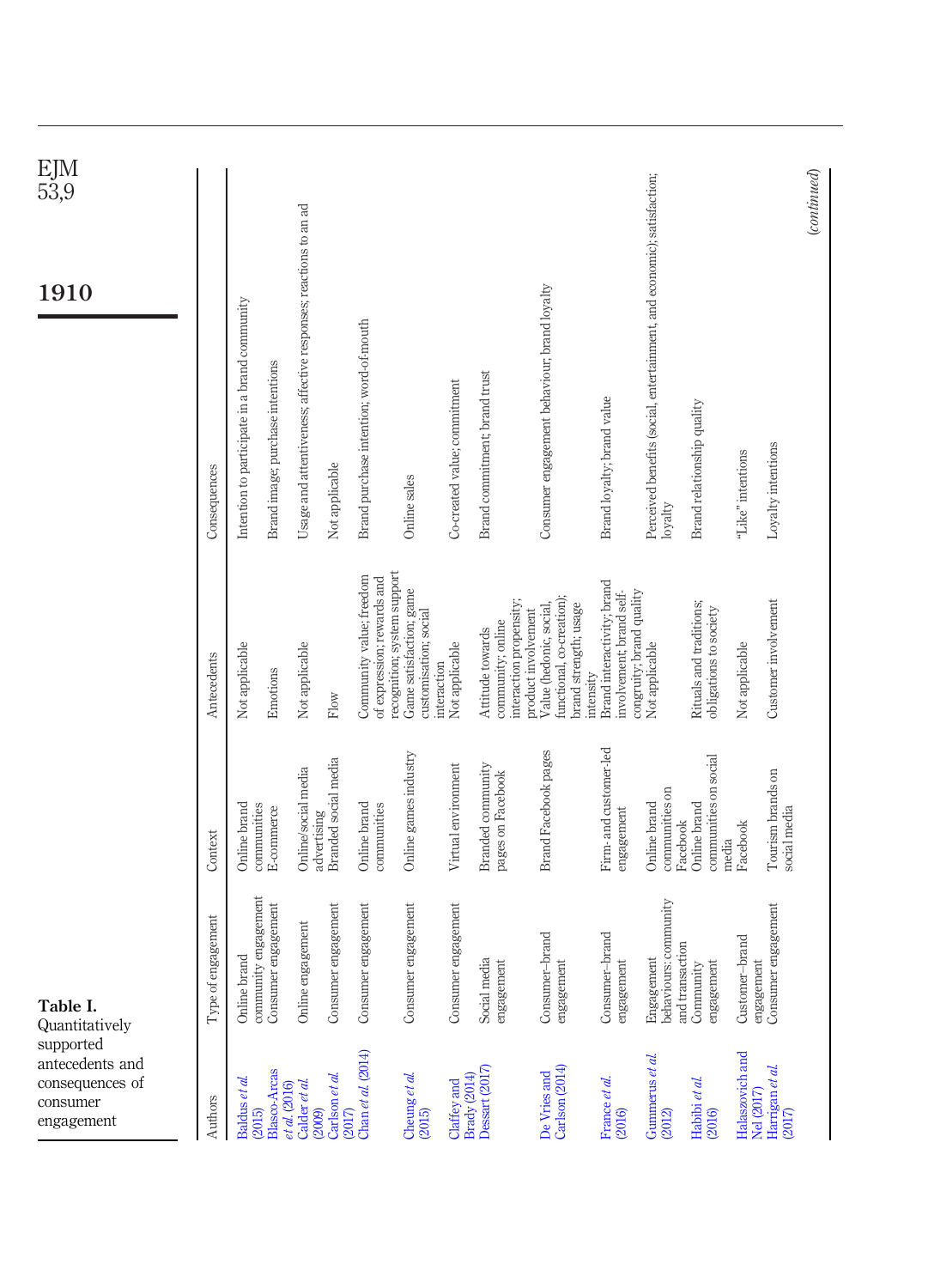| Authors                        | Type of engagement                            | Context                                           | Antecedents                                                            | Consequences                                                                                     |
|--------------------------------|-----------------------------------------------|---------------------------------------------------|------------------------------------------------------------------------|--------------------------------------------------------------------------------------------------|
| Hollebeek et al.<br>(2014)     | Consumer-brand                                | Social media platforms                            | Involvement                                                            | Brand usage intention; self-brand connection                                                     |
| Hsieh and Chang<br>(2016)      | Brand co-creation<br>engagement<br>engagement | Online consumer-brand<br>co-creation via contests | Brand self-connection;<br>perceived competence;<br>perceived autonomy; | Feedback intention; purchase intention                                                           |
| Rahman (2016)<br>Islam and     | Customer engagement                           | communities on<br>Online brand                    | perceived relatedness<br>Involvement                                   | Trust; word-of-mouth                                                                             |
| Rahman (2017)<br>Islam and     | Consumer engagement                           | communities on<br>Online brand<br>Facebook        | Big five' personality traits                                           | Purchase intention                                                                               |
| Leckie et al.<br>(2016)        | Consumer-brand                                | Mobile phone service<br>Facebook                  | Involvement; participation;                                            | Brand loyalty                                                                                    |
| Marbach et al.<br>(2016)       | Online consumer<br>engagement                 | Online brand<br>providers                         | self-expressive brand<br>Personality traits                            | Perceived value                                                                                  |
| Martinez-Lopez<br>$eta$ (2017) | Consumer engagement<br>engagement             | Online brand<br>communities                       | Experience; identification;                                            | Participation                                                                                    |
| Ohet al. $(2017)$              | Consumer engagement<br>behaviours             | Cinema box office<br>communities                  | Not applicable<br>trust                                                | Economic performance                                                                             |
| Sprott et al.<br>(2009)        | Brand engagement in<br>self-concept           | Consumer self-image<br>clothing                   | Not applicable                                                         | Brand attitude                                                                                   |
| Vivek et al.<br>(2014)         | Consumer engagement                           | Various retail brands                             | Not applicable                                                         | Value perceptions; benevolence perceptions; future patronage<br>intentions; affective commitment |
| Yang et al. (2016)             | Consumer-brand<br>engagement                  | Multiple industries                               | Not applicable                                                         | Search engine advertisement performance                                                          |
|                                |                                               |                                                   |                                                                        |                                                                                                  |
|                                |                                               |                                                   |                                                                        |                                                                                                  |
|                                |                                               |                                                   |                                                                        |                                                                                                  |
| Table I.                       |                                               |                                                   |                                                                        | Consumer<br>engagement<br>on<br>Twitter<br>1911                                                  |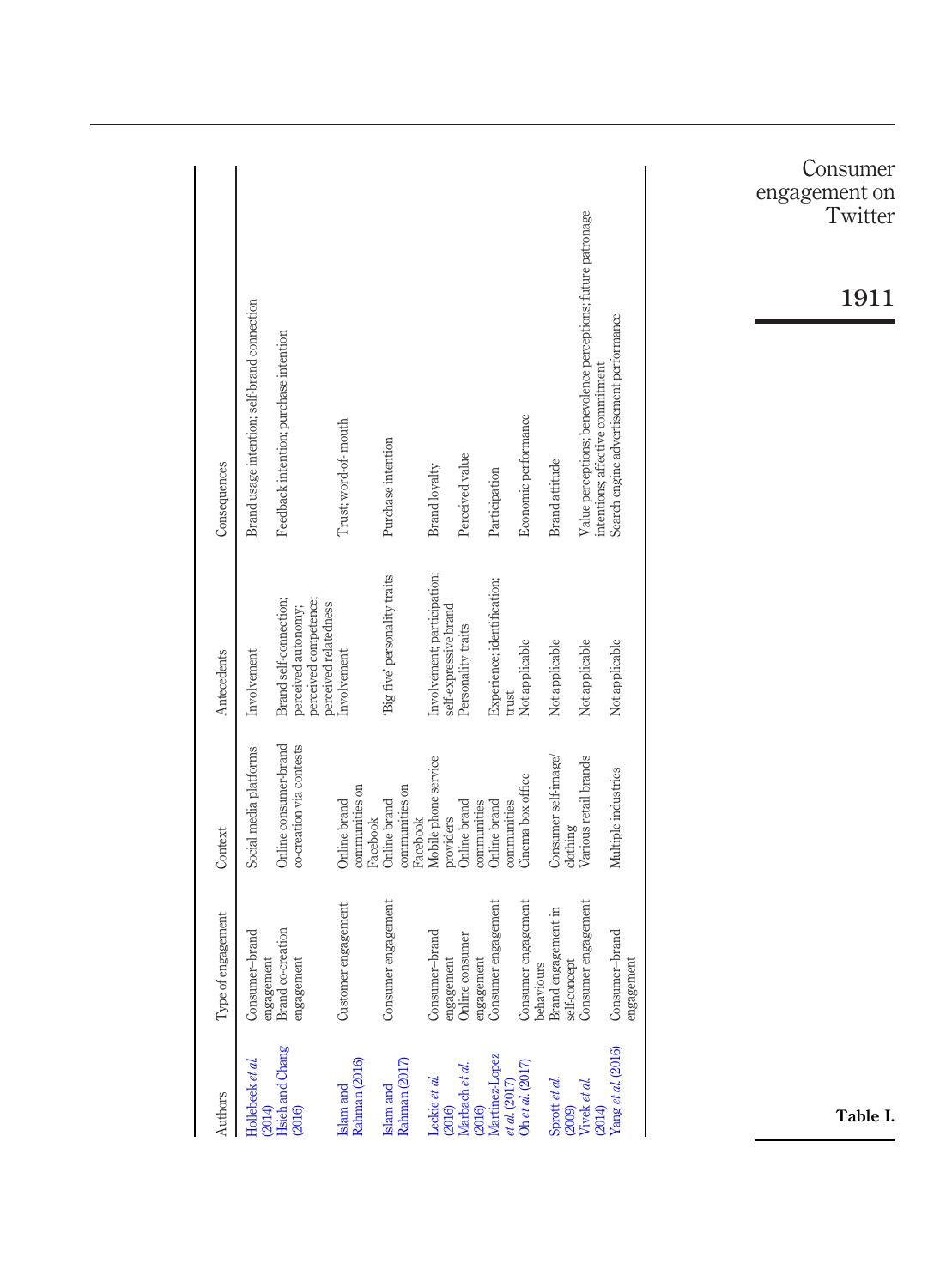EJM 53,9

1912

from participants' individual responses [\(Creswell, 2007](#page-24-8)). An equal number of males and females were interviewed, the average age was 28 years, and participants had been using Twitter for two years on average. Sample size determination in qualitative studies is generally a subjective judgment made as the research proceeds ([Sandelowski, 1995](#page-27-10)). Data collection stopped when theoretical saturation was reached [\(Creswell, 2007\)](#page-24-8), that is no new perspectives or insights emerged. This indicated that adequate data had been collected for a detailed analysis to occur.

The interviews were transcribed and reviewed by the two lead authors. Collectively, the transcripts counted 139 single-spaced pages. Data analysis was conducted based on the process outlined by [Creswell \(2007\)](#page-24-8) for phenomenological research. The two lead authors highlighted major statements, developed clusters of meaning, and created structural descriptions of the Twitter experience of each participant. Further systematic and iterative rounds of analysis enabled the researchers to move from lower level interpretations towards an integrated theoretical framework [\(Spanjol](#page-27-11) et al., 2015; [Corbin and Strauss, 2008](#page-24-9)). During the process, individual interviews were revisited and passages recoded. At various points in this process, the researchers discussed the findings and the emerging conceptual model. Any differences were debated and collectively resolved. An independent researcher then reviewed the completed data analysis to confirm the reliability of the findings. The independent researcher and the two lead authors were able to reconcile through discussion any additional discrepancies that were evident ([Garrison](#page-24-10) et al., 2006).

The conceptual model advanced here [\(Figure 1\)](#page-8-0) is derived based on a combination of these interview participants' insights and a review of the existing literature. A similar approach was adopted by [Kemp](#page-26-6) *et al.* (2013) and [Wittkowski](#page-28-8) *et al.* (2013). This approach required the researchers to alternate between the data and the literature, with the objective of developing a coherent and theoretically viable conceptual framework ([Spanjol](#page-27-11) et al., 2015; [Adkins and Ozanne, 2005\)](#page-23-12).

## Hypotheses development

First, it is noted that the interview findings supported consumer engagement on Twitter as a psychological state ([Brodie](#page-23-0) et al., 2011, [2013;](#page-23-1) [Hollebeek](#page-25-2), [2011a, 2011b](#page-25-3)) facilitated by the platform's interactive character [\(Hollebeek](#page-25-4) et al., 2014). The following example interviewee quotes highlight this:

Following a brand on Twitter enables you to feel closer to the brand. (Charlie)

Following a brand on Twitter isn't necessarily the start of a relationship, but it is the continuation of it. It is an extension of a brand relationship, and it allows you to foster it. (Joel)

Second, based on the findings of the depth interviews and the literature review, several antecedents of consumer engagement with brands on Twitter were identified. These are brand customer service, brand interactivity and brand intimacy, which are argued to be antecedents relevant to brands within the Twitter environment.

Finally, in regard to the outcomes of consumer engagement, the relationship between consumer engagement and CCoV has been identified as a priority research area ([Hsieh and](#page-25-15) [Chang, 2016;](#page-25-15) [van Doorn](#page-28-3) *et al.*, 2010; [Hollebeek](#page-25-7) *et al.*, 2016). However, of the 12 types of co-creation outlined by [Frow](#page-24-7) *et al.* (2011, p. 3), only three were mentioned by our study's participants. Co-promotion, i.e. "two or more actors collaborating on promotional activities related to a specific product, brand or entity" was by far the most commonly declared, with all of the interviewees referring to co-promotion as an outcome of their engagement with brands on Twitter. On the other hand, co-conception, i.e. "two or more actors collaborating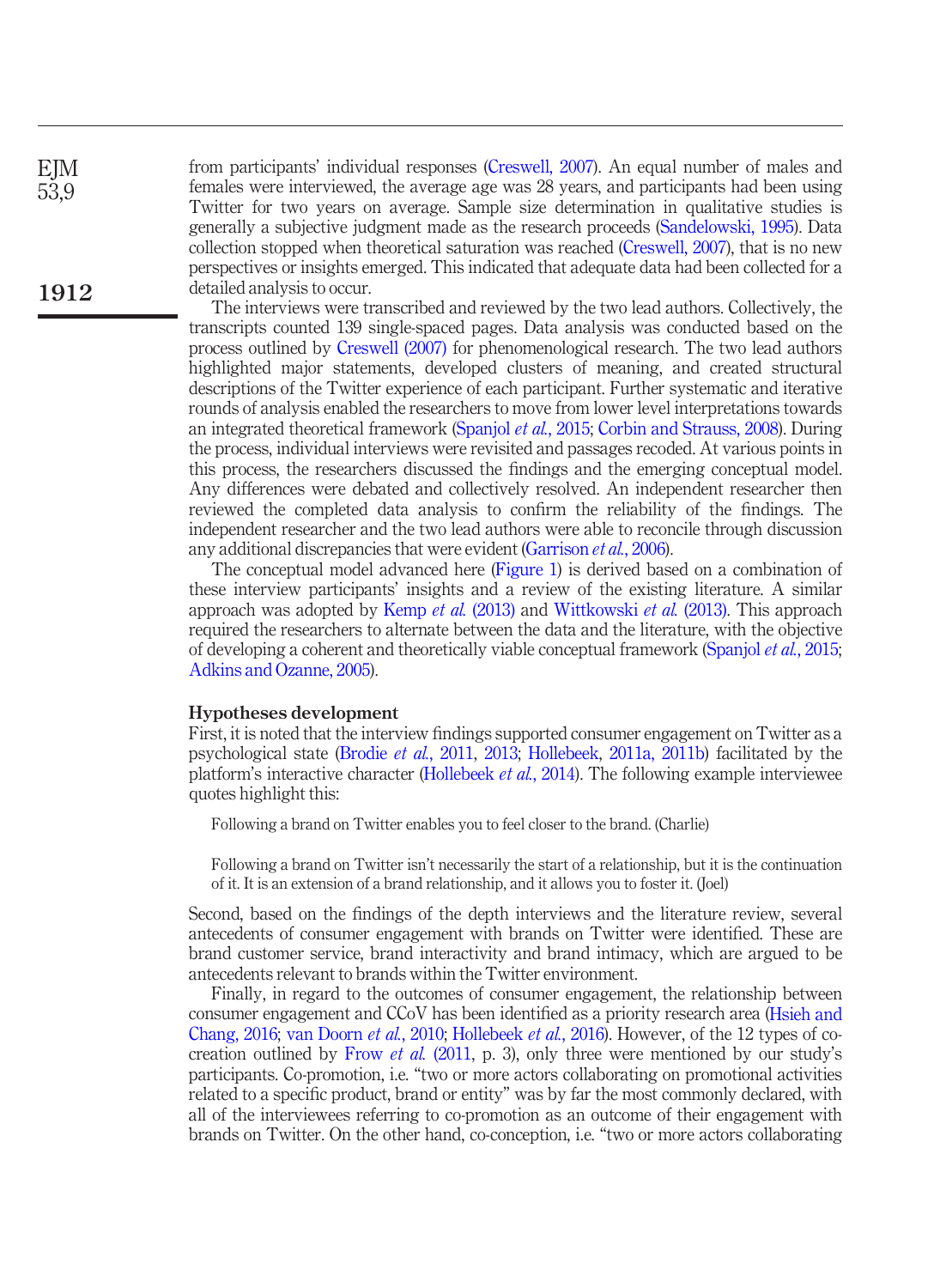

<span id="page-8-0"></span>on a product concept innovation" was referred to by only one participant, which is perhaps unsurprising as it is a rarer form of CCoV witnessed on Twitter. Co-experience, i.e. "two or more actors integrating their resources over time and across multiple encounters creating a shared experience, with different outcomes than those occuring in more discrete individual interactions" was also raised by just two participants as Twitter is less about having ongoing conversations and more about one-off real time interactions ([Valos](#page-28-5) *et al.*, 2017).

This finding that co-promotion is the prominent outcome of consumer enagement on Twitter intuitively makes sense and is supported by the extant literature. Twitter is about spreading an immediate brand message among the right people [\(Misopoulos](#page-26-5) *et al.*, 2014). Prior research by [Nagy and Midha \(2014\)](#page-27-12) found that 80 per cent of Twitter users mentioned brands in their tweets regularly. [Ibrahim](#page-25-1) et al. (2017) further indicated that most consumer brand mentions on Twitter are either neutral or positive, suggesting that many such tweets are an opportunity for co-promotion. Therefore, the key consumer engagement outcome examined in our study based on the findings of the depth interviews, prior literature and that which intuitively made sense was consumer co-promotion.

Although conceptually similar, co-promotion is broader than traditional positive wordof-mouth, which has been defined as positive informal communications between consumers about the ownership, usage and/or characteristics of particular brands [\(Berger, 2014\)](#page-23-13). Such co-promotion on social media reflects the joint efforts of two actors – consumer and brand – where one creates a brand-related message and the other shares it with their followers [\(Frow](#page-24-11) et al.[, 2015;](#page-24-11) Frow et al.[, 2011\)](#page-24-7). For example, when consumers tweet about their brand experiences, the brand can then retweet this message, using it as a promotional tool to amplify the message [\(Harmeling](#page-25-10) *et al.*, 2017). Similarly, if a brand makes an announcement on Twitter, a consumer follower could retweet it to their followers. Co-promotion is thus an expansion of more traditional word-of-mouth  $(Oh *et al.*, 2017)$  $(Oh *et al.*, 2017)$ . The following participant quotes elucidate further co-promotion on Twitter:

I go to a café (Pint of Milk) regularly, and every time I have had a good coffee, I tweeted them. You know "consistently good coffee, every time" and they saw the tweet, and they retweeted it, and the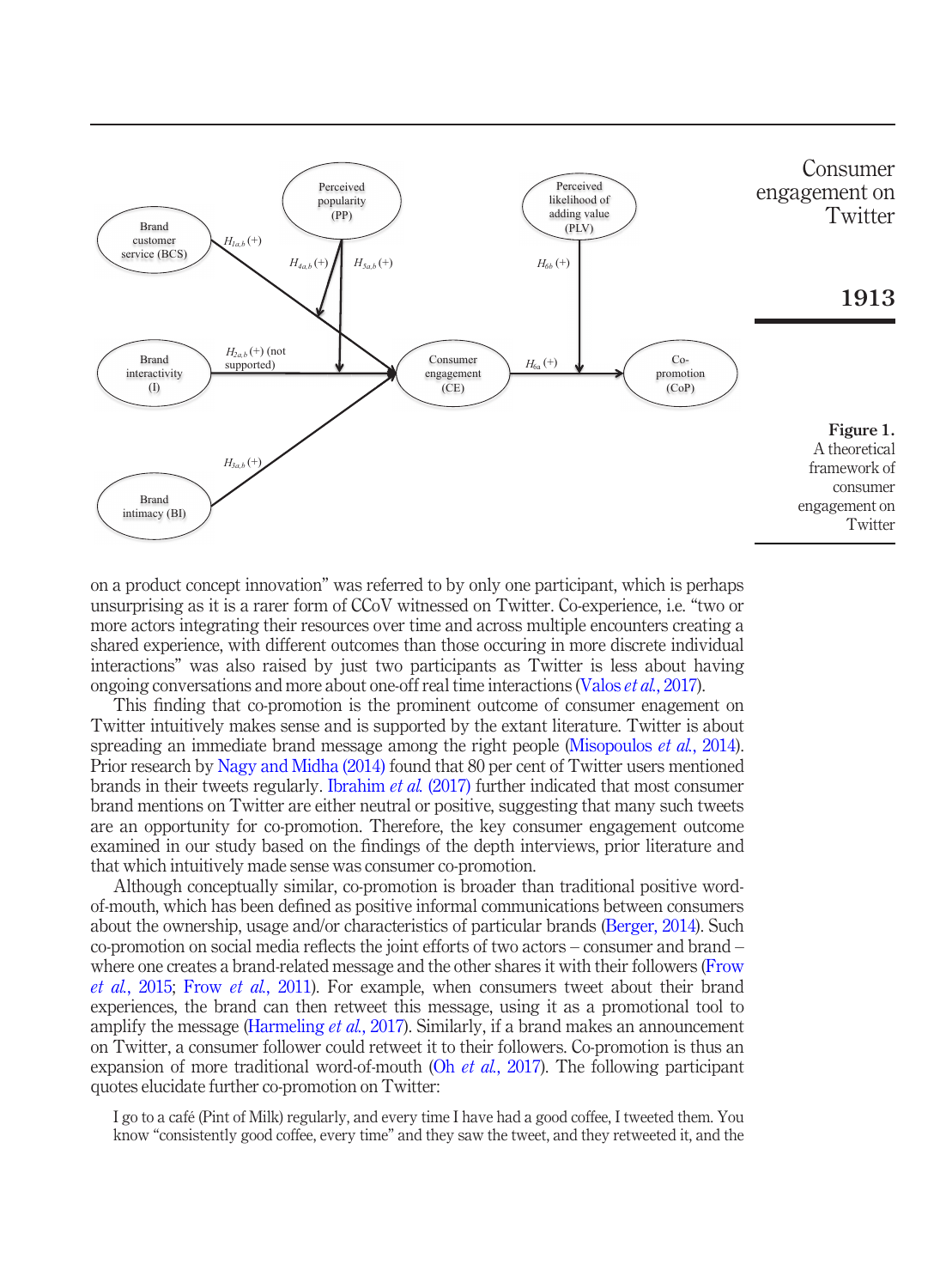brand [of coffee beans] they use, Gridlock coffee, saw that tweet as well and they retweeted it, and both followed me, so Gridlock followed me and the Pint of Milk they followed me as well. So, I think it is good because they get positive feedback, and they can retweet that to the people that follow them. Also, the people that follow me, that don't follow them (Pint of Milk), saw that I tweeted that, and they can become interested in the Pint of Milk café. (Charlie) At least twice a week I repost something. If I think that it is important information, or if I find it really interesting, I will retweet it. I think it is getting out the message, but it is also advertising [the brand's] name and potentially getting them more followers. (Evelyn) EJM 53,9 1914

#### Brand customer service

Twitter is mostly used by consumers and organisations for information seeking and sharing, and for making and handling complaints [\(Ibrahim](#page-25-1) *et al.*, 2017; [Harmeling](#page-25-10) *et al.*, [2017](#page-25-10)), which is subsumed within brand customer service and confirms the importance of studying it in the Twitter context. A lack of brand customer service has been conceptualised to generate consumer disengagement [\(Hollebeek and Chen, 2014](#page-25-9)). However, although there is anecdotal evidence to support the arguably obvious association between brand customer service and consumer engagement on Twitter, this has not been empirically tested previously, which makes it novel to study here. Furthermore, brand customer service on Twitter reflects perceptions of customer service provided to not only the focal consumer, but to other consumers, which again adds to the originality of examining its influence on consumer engagement. Indeed, the interview participants noted the importance of feeling that brands were responding to other followers on Twitter.

As there is more transparency and public scrutiny of customer service on Twitter relative to other social media such as Facebook, many organisations have designated teams to effectively monitor consumer posts [\(Ibrahim](#page-25-1)  $et$   $al$ , 2017), often assisted by automated software ([Labrecque, 2014\)](#page-26-1), as illustrated by the following participant:

I have seen customers complain to Telstra [telecommunications provider] about a problem with their phone and Telstra always replies. They have set up a Twitter account exactly for that. I have seen conversations on Twitter where customers get their problems resolved just by using the app on their phone, which is pretty cool. Something like that makes us feel cared about as customers. (Boris)

The service recovery literature highlights that the effective resolution of consumer problems leads to strengthened consumer-brand relationships (Hess et al.[, 2003](#page-25-16)), as well as increased consumer positive word-of-mouth intentions ([Maxham, 2001](#page-26-9)). A practitioner study claims that where consumers have a "friendly experience" with a brand's customer service via Twitter, over 80 per cent of consumers would recommend that brand to others [\(@sarapics,](#page-23-14) [2016](#page-23-14)). On digital platforms, consumers' word-of-mouth is strongly affected by their online engagement [\(Kumar](#page-26-10) et al., 2010), with recent research suggesting that positive consumerbrand interactions on Twitter increase consumer engagement as consumers' feel more valued [\(Zhang](#page-28-11) et al., 2018), or "cared about as customers" as one interviewee (Boris) expressed. Prior studies thus suggest that perceptions of high-quality brand customer service will foster increased levels of consumer engagement, resulting in consumer positive word-of-mouth [\(Baldus](#page-23-2) *et al.*, 2015; [Zhang](#page-28-12) *et al.*, 2017). In the context of Twitter, however the focal consumer does not need to be the recipient of the brand customer service, rather the focal consumer can also appreciate how the brand is servicing other consumers, as highlighted by the interview participants.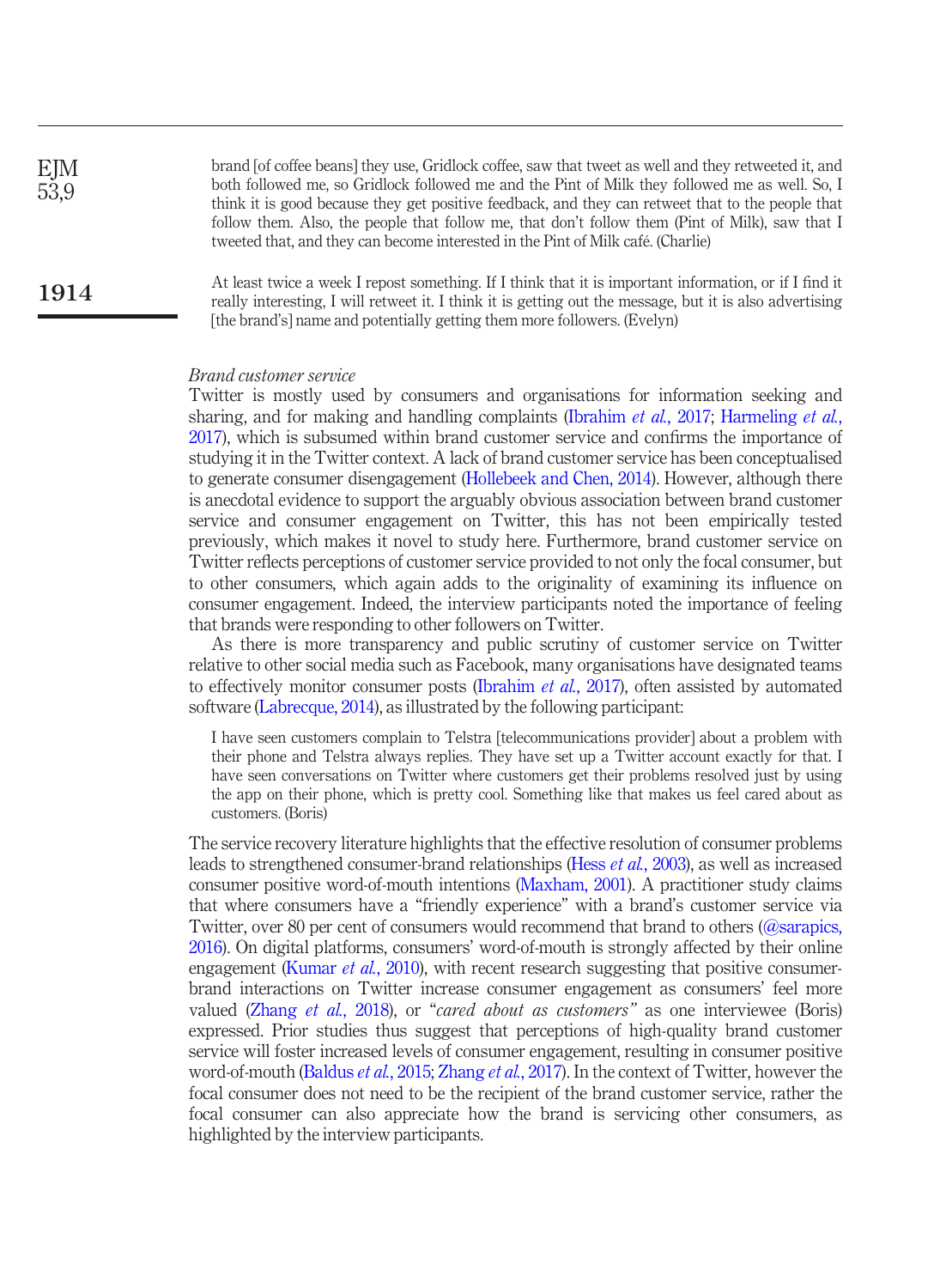Based on this evidence, it is subsequently argued here that positive consumer-brand interactions, in this case with brand customer service via Twitter will increase consumer engagement with a brand ([Cambra-Fierro](#page-23-15) *et al.*, 2016). This in turn increases consumer intentions to co-promote a brand [\(Van Doorn](#page-28-3) *et al.*, 2010; [Kumar](#page-26-10) *et al.*, 2010). The following hypotheses were, therefore advanced here: Consumer engagement on **Twitter** 

- H1a. There is a positive relationship between brand customer service and consumer engagement on Twitter.
- H1b. Consumer engagement mediates the positive relationship between brand customer service and consumer co-promotion on Twitter.

#### Brand interactivity

[France](#page-24-3) et al. (2016) define brand interactivity as consumers' perception of a brand's willingness and genuine desire for integration with them. This conceptualisation of brand interactivity is based on two key principles:

- (1) that consumers feel that the brand has the functional ability to interact with them (e.g., via their brand account on Twitter); and
- (2) that the brand demonstrates a genuine desire for connectedness with consumers.

During this study's depth interviews, nine out of 10 participants indicated infrequent interaction with brands on Twitter; they were passive observers of brands. This supports [Kaplan and Haenlein \(2011\)](#page-26-0) who argued that Twitter is the perfect medium to keep people updated without feeling obligated to respond; and reported that 10 per cent of Twitter users account for over 90 per cent of tweets. Most of this study's participants, therefore perceive interactivity based on the experiences of other brand followers that they witness on Twitter, rather than their own personal interactions. Perceptions of interactivity can be developed when brands regularly respond to followers' tweets, retweet and like others' tweets, as the following participant confirmed:

If someone speaks casually, in a way that a lot of people can connect with, it makes it feel more like a conversation, and one in which you can be included [...] I would be more inclined to interact with a brand like this. I think this is because it would feel closer to being like a friendship, if that makes sense? (Holly)

Past research indicates that perceptions of interactivity are important in developing consumer-brand relationships (Cyr *et al.*[, 2009](#page-24-12)), including strengthening consumer and brand relationships ([Labrecque, 2014\)](#page-26-1), as supported by the following participant:

If the brand is not going to be interactive, then I would probably tend to be less engaged as well, and then it would probably lead to me unfollowing the brand because you look at them two months later and think "wow, I haven't even read most of their tweets, so there is no point following them". (Felicity)

In line with this, it has been suggested that brand interactivity is an antecedent to consumer engagement [\(France](#page-24-3) et al., 2016; [Mollen and Wilson, 2010\)](#page-26-3), with [Brodie](#page-23-0) et al. (2011) contending that consumer engagement arises from interactive experiences. The relationship between interactivity and consumer engagement from a consumer-brand perspective was empirically established by [France](#page-24-3) *et al.* (2016) in the offline context, while the relationship between other forms of interactivity and consumer engagement, such as consumer-machine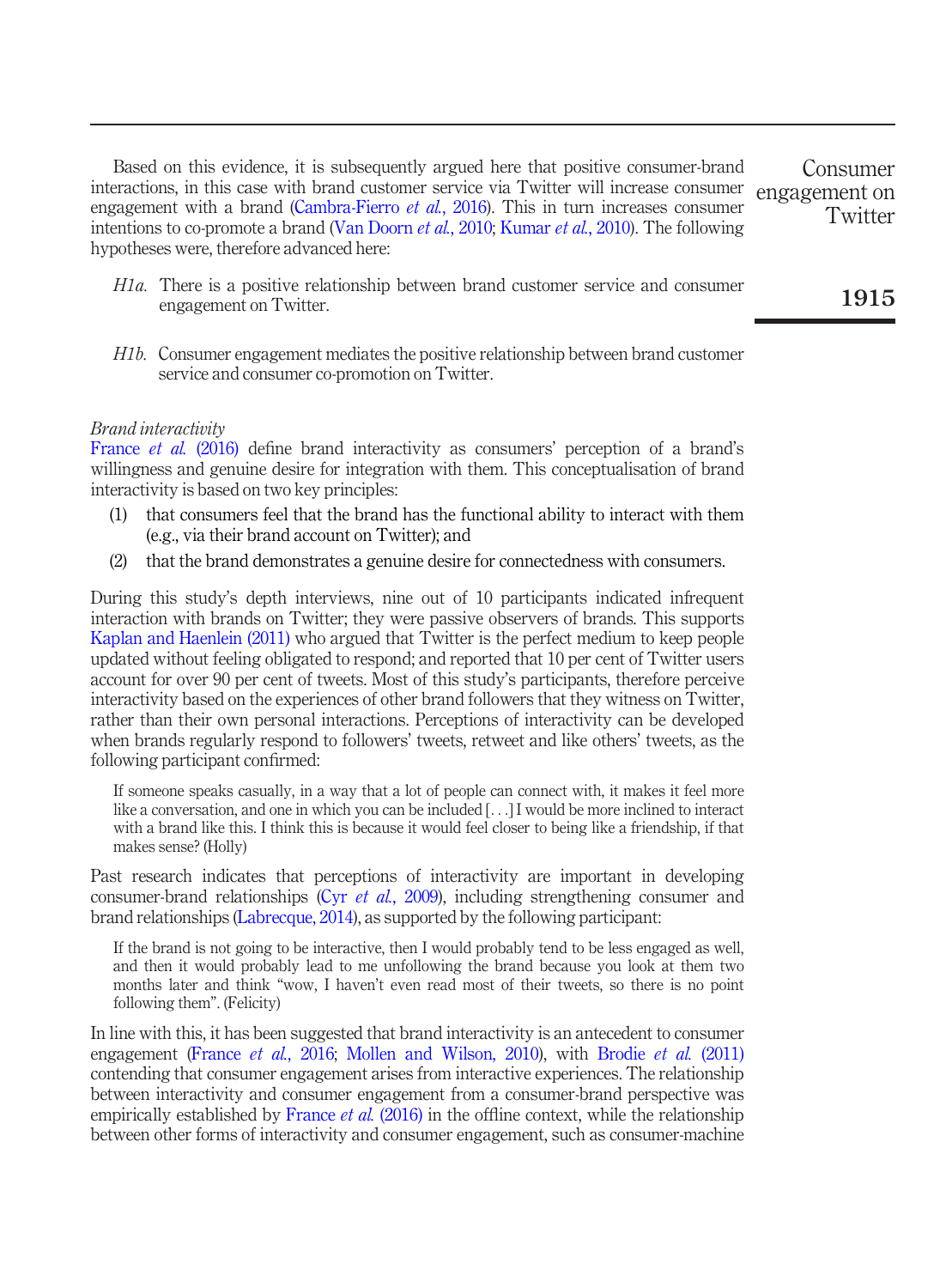(i.e. interactivity of online platforms, e.g. [Fang, 2017\)](#page-24-4), and consumer-consumer (e.g. interactivity of other online community members, e.g. [Islam and Rahman, 2017](#page-25-0)) has been the focus in the online environment.

It has also been suggested that perceptions of interactivity influence consumers' positive word-of-mouth via social media ([Barreda](#page-23-16) et al., 2015). However, as interactivity is often regarded as the norm in an online platform like Twitter [\(Kaplan and Haenlein, 2011\)](#page-26-0), consumers can unquestionably perceive a brand as highly interactive on this medium. It is, therefore argued in this study that this will not necessarily translate into increased copromotion if consumers do not feel engaged with the brand. Thus, the following hypotheses were raised here:

- H2a. There is a positive relationship between brand interactivity and consumer engagement on Twitter.
- H2b. Consumer engagement mediates the positive relationship between brand interactivity and consumer co-promotion on Twitter.

#### Brand intimacy

Brand intimacy refers to how well consumers understand a brand ([Aaker](#page-23-6) et al., 2004; [Guese](#page-24-5) [and Haelg, 2009](#page-24-5)). Intimacy is important to relationship development between people in general, as well as for consumer and brand relationships [\(Guese and Haelg, 2009](#page-24-5)). On Twitter, such intimacy is reflected in the specific knowledge consumers accumulate via a brand's Twitter account, e.g. via the sharing of personal information, images, etc. It is contended that Twitter in particular is the form of social media where "personal disclosure and intimacy are normative" [\(Marwick and Boyd, 2011](#page-26-11), p. 149). Consumers are also increasingly engaging with Twitter to access real-time brand information [\(Ibrahim](#page-25-1) *et al.*, [2017](#page-25-1)), as highlighted by the following participant:

You can get real insight into what's going on in a company and on certain celebrities as well. You can get an insight into what's going on whether you follow your favorite musician; you can get an insight into when the album is coming out, the development of the album, and so on. So, you really get a keen sort of look; you feel closer to a certain brand or a musician. (Charlie)

Despite this, brand intimacy has not previously been connected with consumer engagement that we are aware of, including on social media. Our study has uncovered that by following a brand on Twitter, consumers can gain unique insights into it:

I am not having to go to individual websites to search, so [Twitter] saves me time in getting information, but it is also keeping me up-to-date with new information, like Apple and their new products. (Evelyn)

The official Twitter account of a brand provides me with something that is unique and interesting that I can only get from [Twitter]. (Daniel)

Although the relationship between brand intimacy and consumer engagement has not been advanced previously, Esch et al.  $(2006)$  identified the association between brand knowledge (image and awareness) and key consumer-brand relationship constructs (satisfaction, trust and attachment). We, therefore argue in this study that the more intimate their brand knowledge, facilitated via the unique information provided via a brand's Twitter account, along with information available from other sources, the more engaged consumers are likely to be with the brand. It has also previously been suggested that the more familiar consumers

1916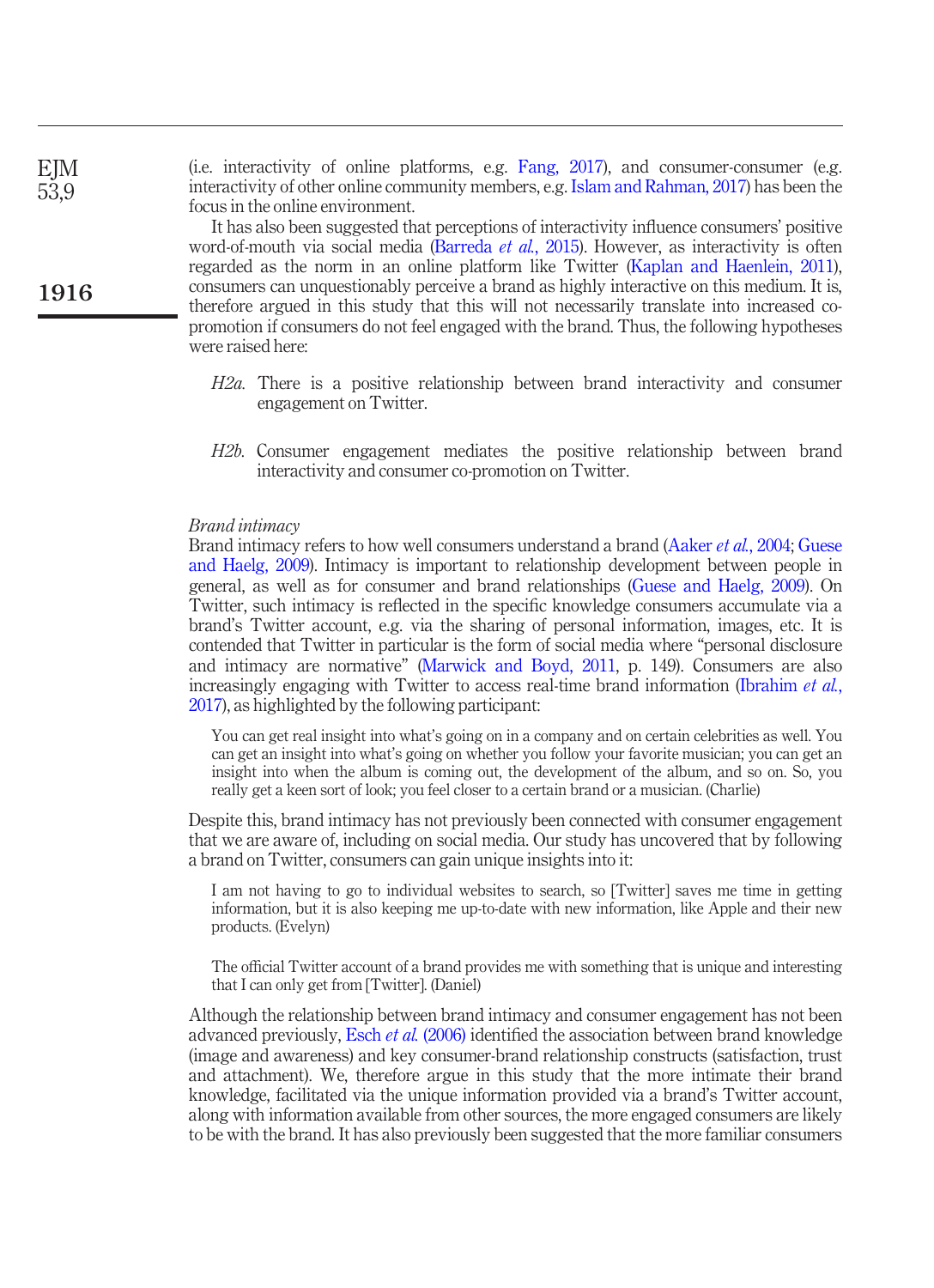are with a brand, the more likely they are to partake in positive word-of-mouth ([Söderlund,](#page-27-13) [2002\)](#page-27-13). It is, therefore also suggested here that even when consumers have high levels of brand intimacy, if they are not engaged with the brand, they are unlikely to co-promote. The following hypotheses were subsequently raised: engagement on

- H3a. There is a positive relationship between brand intimacy and consumer engagement on Twitter.
- H3b. Consumer engagement mediates the positive relationship between brand intimacy and co-promotion on Twitter.

#### Moderating role of perceived popularity

Within the consumer engagement literature, researchers such as [Hollebeek](#page-25-7) *et al.* (2016) have emphasised the need to better understand the factors that moderate the relationship between consumer engagement and its antecedents. Popularity on Twitter is generally quantified as the number of brand account followers ([Garcia](#page-24-14) *et al.*, 2017). This implies that it does not matter why consumers follow a brand on Twitter, or how important the brand is, rather popularity only measures the size of a brand's follower base ([Garcia](#page-24-14) et al., 2017). Our depth interviews suggested that such perceived popularity of a brand account on Twitter might be a potential moderator. It is noted that the interview participants did not refer to actual numbers of brand followers on Twitter; consumers are unlikely to know such information, particularly as they continually follow and unfollow brands ([Kaplan and Haenlein, 2011\)](#page-26-0).

Past Twitter-specific studies indicate that people rely on cues such as the number of Twitter followers to judge an individual's popularity ([Garcia](#page-24-14) *et al.*, 2017; [Sheldon](#page-27-14) *et al.*, 2017). Such a heuristic simplifies consumer evaluations on social media as information overload makes it difficult for consumers to determine value [\(De Veirman](#page-24-15) *et al.*, 2017). This has also been identified as relevant to brands on Twitter [\(De Veirman](#page-24-15) et al., 2017). [Rutter](#page-27-15) et al. (2016) argued that Twitter followers are a proxy for brand strength. Consumers endorse brands by following their Twitter accounts [\(Rutter](#page-27-15) *et al.*, 2016). This was further echoed by one of our study's participants:

Having many followers really says something about your credibility and how good you are. The more followers you have, then obviously, the more people like you, so it is a positive thing [...] It suggests quality. If they follow you, they like you; otherwise they wouldn't follow you. (Charlie)

Half of this study's interview participants indicated that brands perceived to have a substantial number of Twitter followers (i.e. higher levels of perceived popularity) would offer superior value, including being better at resolving consumer problems and enquiries. This is in line with the finding that brand popularity on Twitter, induced by the number of brand account followers, positively influences consumer brand evaluations ([Jin and](#page-26-12) [Phua, 2014\)](#page-26-12). As such, we suggest that this in turn will have an effect on improving consumers' disposition toward a brand's customer service, being a key reason for brands having a Twitter account [\(Zhu and Chen, 2015](#page-28-9)), which subsequently should result in higher levels of consumer engagement. Based on this argument, the following moderation hypotheses are raised:

H4a. As the perceived popularity increases, the positive effect of brand customer service on consumer engagement is stronger.

1917

Consumer

**Twitter**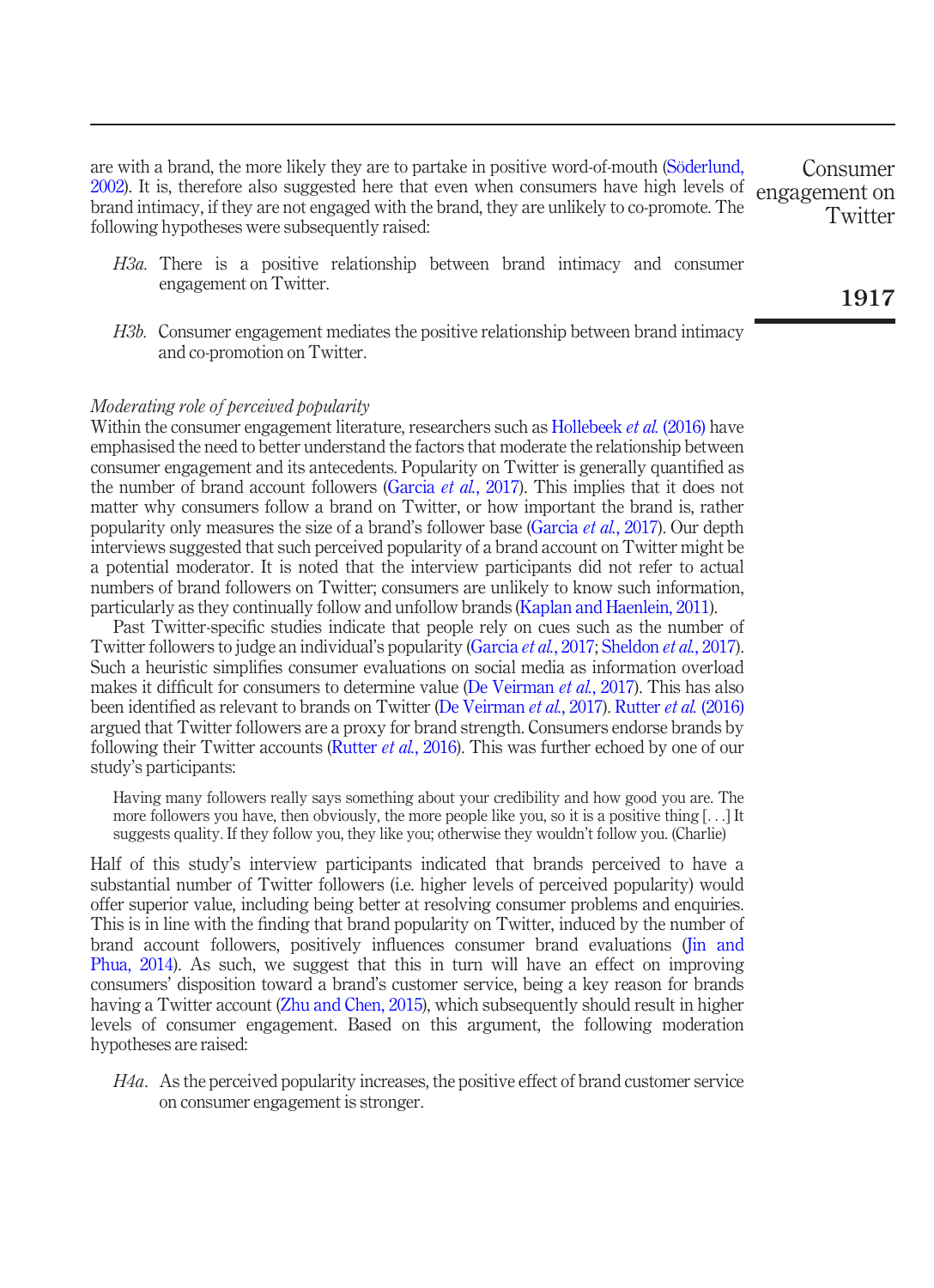|  |  | <i>H4b</i> . As the perceived popularity increases, the positive indirect effect of brand |  |  |  |  |
|--|--|-------------------------------------------------------------------------------------------|--|--|--|--|
|  |  | customer service on co-promotion through consumer engagement is stronger.                 |  |  |  |  |

Furthermore, in one of the few studies on retweeting behaviour in the marketing domain, it was found that developing a large network of Twitter followers is fundamental to generating a high retweet rate ([Walker](#page-28-4) *et al.*, 2017). Some of this study's interviewees believed that where brands were perceived as popular, brand interactivity increases:

I think that if [the brand] has a lot of followers because people are interested in it and are engaging with it, and it is getting a lot of replies and it is retweeting a lot of people, and it is an active Twitter platform and active Twitter conversation, I think it can be very interactive and a useful thing (Daniel).

Brand interactivity is a size-induced phenomenon [\(Garcia](#page-24-14) *et al.*, 2017). An escalating volume of interactions between consumers and brands is more likely as the perceived number of Twitter followers increases. Against this backdrop, we argue that greater perceived popularity leads to a change in consumers' mindset, in that they perceive the brand account to be "more active" and that others are interested in what the account offers, e.g. "on the pulse" conversation, hence leading to the perception of greater interactivity that subsequently drives consumer engagement. As such, the following moderation hypotheses are advanced:

- H5a. As perceived popularity increases, the positive effect of brand interactivity on consumer engagement is stronger.
- H5b. As perceived popularity increases, the positive indirect effect of brand interactivity on co-promotion through consumer engagement is stronger.

#### Moderating role of perceived likelihood of adding value

**EJM** 53,9

1918

Previous researchers have called for a better understanding of the relationship between consumer engagement and co-creation, including moderators of this relationship ([Hollebeek](#page-25-4) et al.[, 2014](#page-25-4); [van Doorn](#page-28-3) et al., 2010). This is due to a common belief that once consumers are engaged with a brand, they will co-create with it [\(Schivinski](#page-27-1) *et al.*, 2016). Yet our study's qualitative findings suggest otherwise; that is, consumers' perceived likelihood of adding value, i.e. their brand-related inputs on Twitter add value to the brand, could instead moderate the relationship between consumer engagement and co-promotion, as a form of CCoV. For example:

For a brand like the Environmental Protection Agency, it is funded on really stingy government grants and is trying to do advocacy for a good cause, and newspapers very rarely pay any attention to it. Then I feel like maybe my retweeting adds to what they are trying to do, even in its own little way. (Anthony)

I remember feeling like "hey, this would be of interest to the people running this brand". It was a joke that followed on from another joke that they had been making earlier, so I tweeted that at them. I don't necessarily feel like I have created value, but I certainly have tried to. (Daniel)

The perceived likelihood of adding value strengthening the relationship between consumer engagement and co-promotion of brands was expressed by nine out of ten of this study's participants: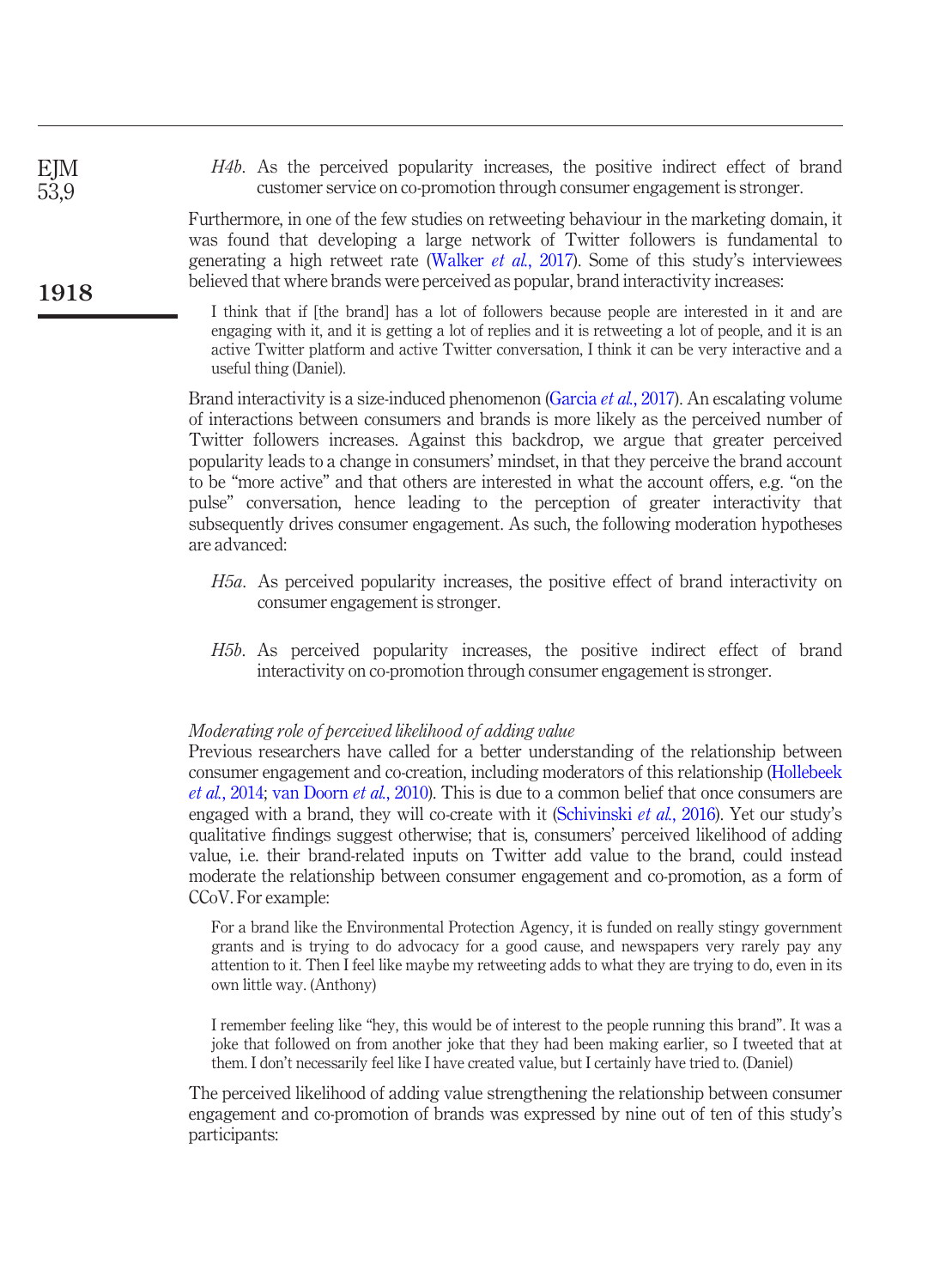And often I will actually think "do they even want my input" or "does my input matter to them". I might think "what is the point when other people are saying the exact same thing as me", and then I might not pass things on. (Holly)

The interview findings align with past research on consumer engagement in the social media setting, which indicates that consumers are often being motivated by wanting to support brands ([Marbach](#page-26-7) *et al.*, 2016) by creating value for them [\(Wasko and Faraj, 2005\)](#page-28-13). We argue that when consumers feel that they can add something to a brand that is deemed to be worthwhile (i.e. when they can make a difference to the brand), they consider that they can partner with the brand, increasing their engagement to drive co-promotion with the brand. Thus, the following hypotheses were advanced here:

- H6a. There is a positive relationship between consumer engagement and co-promotion on Twitter.
- H6b. As consumers' perceived likelihood of adding value increases, the positive effect of consumer engagement on co-promotion becomes stronger.

## Quantitative study

## Multi-phased design

A multi-phased design comprising a pre-test, pilot and main study via an online survey were used for the quantitative component of this research. To ensure face validity and clarity of the questionnaire, it was initially pre-tested with ten marketing academics, and the updated survey then piloted via a sample of 260 business students determined as regular Twitter users that followed at least one brand on Twitter. This ensured that respondents would clearly understand the questions, including the appropriateness of their wording and sequencing, and provided an initial check of the internal consistency, means, variances, inter-item correlations and factor structure of the constructs [\(Dessart, 2017](#page-24-6)).

#### Sampling procedures

As per the qualitative and pilot phases, the main quantitative study involved users of Twitter who checked it regularly and followed at least one brand on Twitter. The sampling frame for this main data collection consisted of 223,899 members of an online panel with access to an overview of this study's main purpose. While 1,517 of these members accessed the survey, 62 per cent of them did not meet the screener criteria, resulting in 400 useable responses. The average respondent was aged between 25 and 44 years (58 per cent) and had a bachelor's degree or higher qualification (52 per cent), and the sample was evenly split between males and females. These sample characteristics are consistent with past research on Twitter users [\(Duggan](#page-24-16) et al., 2015).

## Measurement instruments

All of this study's measurement instruments were adapted from past research, with the exception of the perceived number of Twitter followers and perceived likelihood of adding value moderators, where no established measures could be located. Based on our study's qualitative findings, a single item was used to measure the perceived number of Twitter followers (i.e. I think the brand has a lot of followers), while consumers' perceived likelihood of adding value was measured via three items. Three items were also used to measure brand customer service, adapted from Wolfi[nbarger and Gilly \(2003\),](#page-28-14) with an additional item

1919

**Twitter** 

Consumer engagement on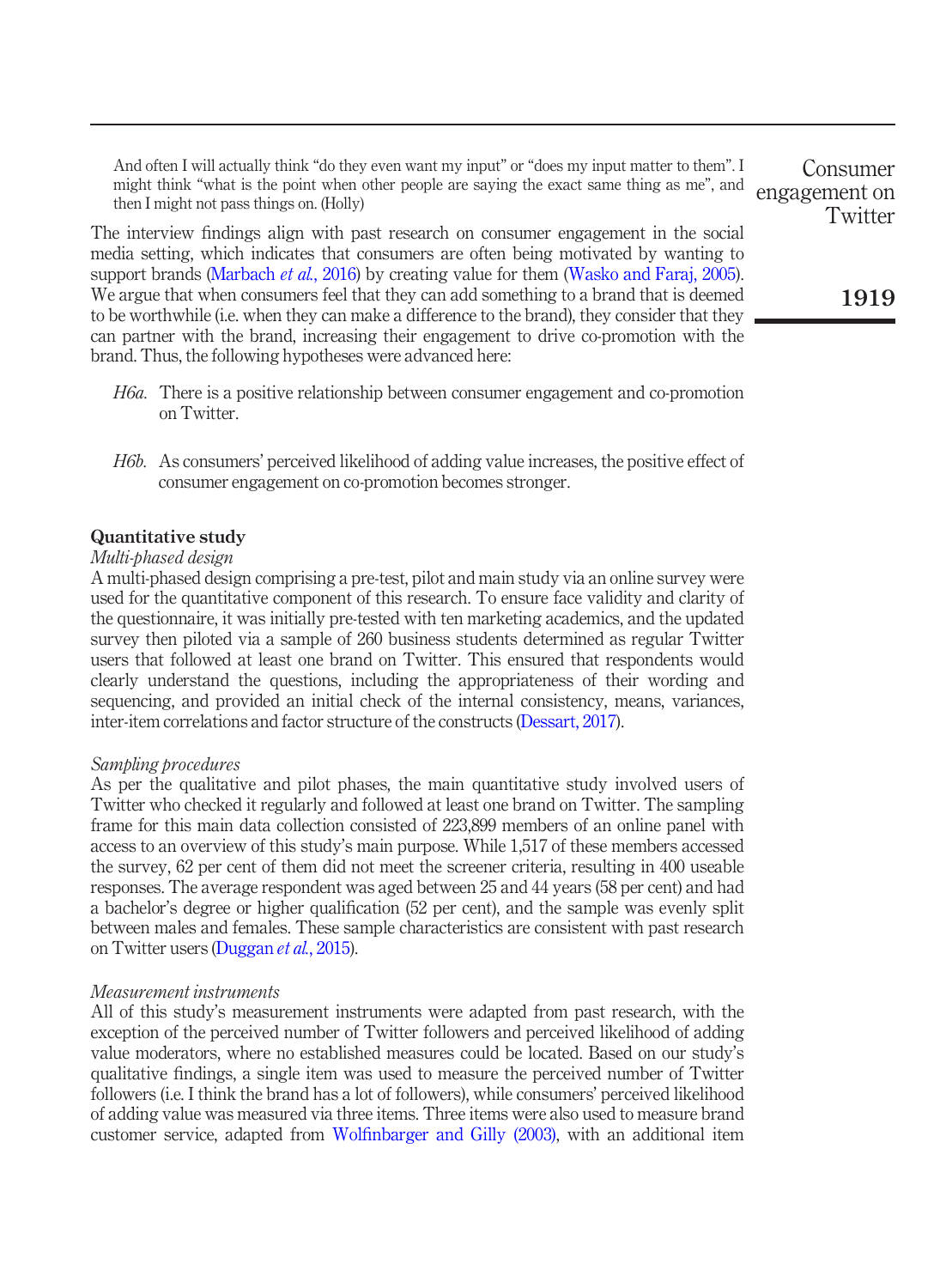created based on this study's qualitative findings concerning proactive customer service. Our study identified that in addition to consumers who have previously made enquiries or reported problems on Twitter forming perceptions of a brand's customer service are those who scrutinise brand customer service capabilities via the transparency of Twitter.

In addition, brand interactivity was measured via six items adapted from [Song and](#page-27-16) [Zinkhan](#page-27-16)'s (2008) website interactivity instrument, while brand intimacy was measured using Aaker *et al.*'[s \(2004\)](#page-23-6) instrument comprising six items. Consumer engagement was adapted from [Blasco-Arcas](#page-23-8) et al.'s (2016) measure of perceived engagement, with two additional items developed to reflect the sense of connection between consumers and brands on Twitter. Finally, co-promotion was measured using an adaptation of [Jayawardhena and](#page-26-13) Wright'[s \(2009\)](#page-26-13) positive word-of-mouth instrument, with two items added to better reflect co-promotion of the brand.

After the pre-test and pilot purification process, all instruments included at least three items (Hair et al.[, 2010\)](#page-25-17), except for the perceived number of Twitter followers. All measures were presented on seven-point Likert-type scales.

#### Analyses and measurement models

The factor loadings and composite reliabilities for each variable are shown in [Table II.](#page-16-0) Factor loadings assess item reliability, and loadings of 0.50 or more suggest adequate reliability (Hair et al.[, 2010](#page-25-17)). In this study, the composite reliabilities of the measures ranged between 0.91 and 0.95; well above the recommended cut-off value of 0.70, providing support for convergent validity (Hair et al.[, 2010\)](#page-25-17). Discriminant validity was tested by comparing the square root of the average variance extracted (AVE) values with the inter-construct correlations. Given that the square root of the AVE values for each construct was greater than the inter-construct correlations, there was evidence of discriminant validity (Hair *[et al.](#page-25-17)*, [2010](#page-25-17)). [Table III](#page-17-0) presents these inter-construct correlations, with the square root of the AVE shown in bold on the diagonal.

After these preliminary tests, confirmatory factor analysis (CFA) was performed using AMOS 24. All constructs and their respective measures were included in an overall CFA (measurement model), as per their theoretical conceptualisations. Applying the guidelines set by Hair *et al.* [\(2010\)](#page-25-17), the CFA model fit was acceptable:  $\chi^2$  (282) = 655.09;  $\chi^2/df = 2.32$ ;  $p < 0.000$ ; confirmatory fit index (CFI) = 0.97; Tucker–Lewis index (TLI) = 0.96; root mean square error of approximation ( $RMSEA$ ) = 0.058; standardised root mean residual ( $SRMR$ ) = 0.049.

Despite attempts to minimise common method variance (CMV) in the questionnaire development, the use of same source data facilitated the need to assess its presence [\(Podsakoff](#page-27-17) et al., 2003). A common latent factor (CLF) approach was subsequently adopted, which re-runs the measurement model with and without a single CLF and then assesses the chi-square difference ([Marinova and Singh, 2014](#page-26-14); [Podsakoff](#page-27-17) et al., 2003). These results indicated the chi-square difference was significant when the CLF variable was introduced, suggesting the data was influenced by CMV ( $\Delta \chi^2 = 159.5$ ,  $df = 22$ ,  $p = 0.00$ ). CMV corrected factor score weights were consequently used to create composites by accounting for the CLF, which were then applied to estimate the path effects [\(Marinova and Singh, 2014;](#page-26-14) [Menguc](#page-26-15) et al., 2017).

#### Results of the direct and mediating effects

The structural model demonstrated acceptable fit ( $\chi^2$  (221) = 631.90,  $\chi^2$ /df = 2.86,  $p < 0.00$ ,  $CFI = 0.96$ ,  $TLI = 0.95$ ,  $RMSEA = 0.068$ ,  $SRMR = 0.068$ ). We tested the hypotheses shown in [Figure 1](#page-8-0) in two stages. First, we examined the direct relationships and the mediation effects

EJM 53,9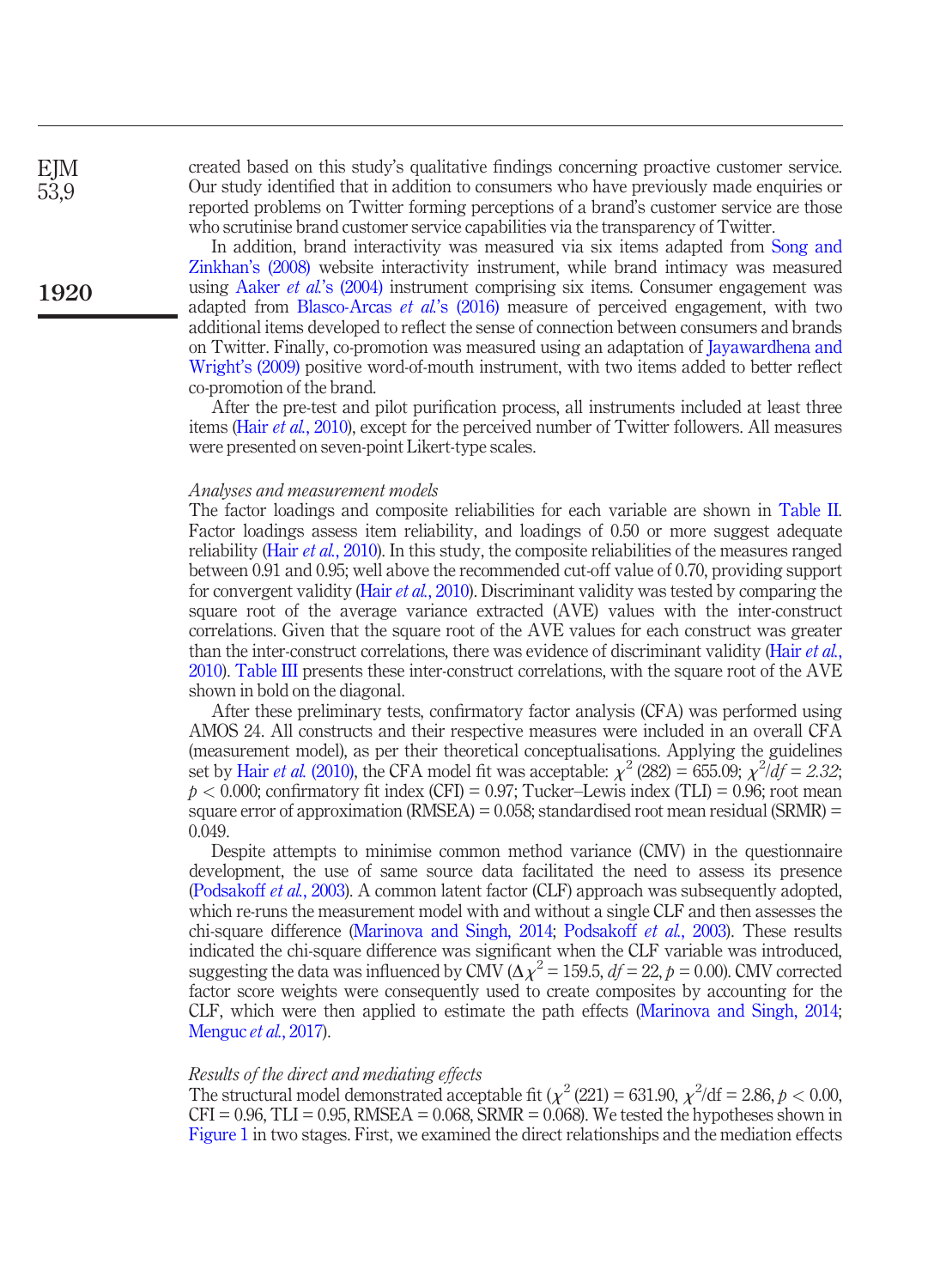| <b>Measures</b>                                                                                                                                           | Standardised<br><b>Factor Loadings</b> |      | Consumer<br>Cronbach's $\alpha$ engagement on |
|-----------------------------------------------------------------------------------------------------------------------------------------------------------|----------------------------------------|------|-----------------------------------------------|
| Brand customer service (BCS)                                                                                                                              |                                        | 0.94 | Twitter                                       |
| The brand demonstrates that it is willing and ready to respond to customers'                                                                              |                                        |      |                                               |
| needs via its Twitter account                                                                                                                             | 0.85                                   |      |                                               |
| The brand shows a sincere interest in solving customer problems via its Twitter<br>account                                                                | 0.90                                   |      |                                               |
| Customer inquiries are responded to by the brand via its Twitter account                                                                                  | 0.90                                   |      | 1921                                          |
| The brand demonstrates that it is proactive in addressing potential customer                                                                              |                                        |      |                                               |
| issues via its Twitter account                                                                                                                            | 0.91                                   |      |                                               |
| Brand Interactivity (I)                                                                                                                                   |                                        | 0.91 |                                               |
| The brand gives me the opportunity to respond via its Twitter account                                                                                     | 0.77                                   |      |                                               |
| The brand facilitates real-time communication with its followers via its Twitter                                                                          | 0.87                                   |      |                                               |
| account<br>The brand enables conversations with its followers via its Twitter account                                                                     | 0.90                                   |      |                                               |
| The brand encourages followers to respond via its Twitter account                                                                                         | 0.85                                   |      |                                               |
|                                                                                                                                                           |                                        |      |                                               |
| Brand Intimacy (BI)<br>I feel more confident that the brand understands its customers                                                                     | 0.77                                   | 0.91 |                                               |
| I feel that I would be more comfortable describing the brand to someone who                                                                               |                                        |      |                                               |
| was unfamiliar with it                                                                                                                                    | 0.87                                   |      |                                               |
| I feel that I am more familiar with the range of goods and services that the brand                                                                        |                                        |      |                                               |
| offers                                                                                                                                                    | 0.86                                   |      |                                               |
| I feel that I have become more knowledgeable about the brand                                                                                              | 0.87<br>0.74                           |      |                                               |
| I feel that I am likely to be following the brand's Twitter feed one year from now                                                                        |                                        |      |                                               |
| Consumer Engagement (CE)                                                                                                                                  |                                        | 0.96 |                                               |
| My interaction with the brand via its Twitter account makes me feel valuable                                                                              | 0.82                                   |      |                                               |
| I feel that I have a special bond with the brand via its Twitter account<br>I feel that I have a close personal connection with the brand via its Twitter | 0.91                                   |      |                                               |
| account                                                                                                                                                   | 0.94                                   |      |                                               |
| I feel that I have a special relationship with the brand via its Twitter account                                                                          | 0.93                                   |      |                                               |
| If the brand were a person, I would consider the brand to be a friend                                                                                     | 0.82                                   |      |                                               |
| Seeing a post by the brand via its Twitter account feels the same as seeing a post                                                                        |                                        |      |                                               |
| from a good friend                                                                                                                                        | 0.88                                   |      |                                               |
| Co-promotion (CoP)                                                                                                                                        |                                        | 0.93 |                                               |
| Because of my connection to the brand through Twitter, I say positive things                                                                              |                                        |      |                                               |
| about it to others                                                                                                                                        | 0.85                                   |      |                                               |
| Because of my connection to the brand through Twitter, I encourage friends and<br>relatives to do business with it                                        | 0.86                                   |      |                                               |
| Because of my connection to the brand through Twitter, I help promote it                                                                                  | 0.90                                   |      |                                               |
| Because of my connection to the brand through Twitter, I recommend it to others                                                                           | 0.90                                   |      |                                               |
|                                                                                                                                                           |                                        | 0.92 | Table II.                                     |
| Perceived Likelihood of Adding Value (PLV)<br>I can make a difference to the brand                                                                        | 0.86                                   |      | Latent construct                              |
| My posts help the brand                                                                                                                                   | 0.97                                   |      | factor loadings and                           |
| The brand would read my posts                                                                                                                             | 0.86                                   |      | reliability                                   |

<span id="page-16-0"></span>(i.e. H1a through H3b and H6a) using AMOS 24. Second, SPSS PROCESS was used to test the hypothesised moderation and moderated mediation effects (i.e. H4a through H5b, and H6b) ([Nyadzayo](#page-27-18) et al., 2016).

As shown in [Table IV,](#page-17-1) these results support the hypothesised relationship between brand customer service and consumer engagement  $(H1a)$  ( $\beta = 0.48$ ,  $t = 8.68$ ,  $p < 0.001$ ). However, the relationship between brand interactivity and consumer engagement  $(H2a)$  is not supported ( $\beta$  = 0.09, t = 1.56,  $p > 0.05$ ). The positive effect of brand intimacy on consumer engagement (H3a) is also confirmed ( $\beta$  = 0.25, t = 5.62,  $p$  < 0.001), while a positive relationship was also found between consumer engagement and co-promotion  $(H6a)$  $(\beta = 0.53, t = 13.47, p < 0.001)$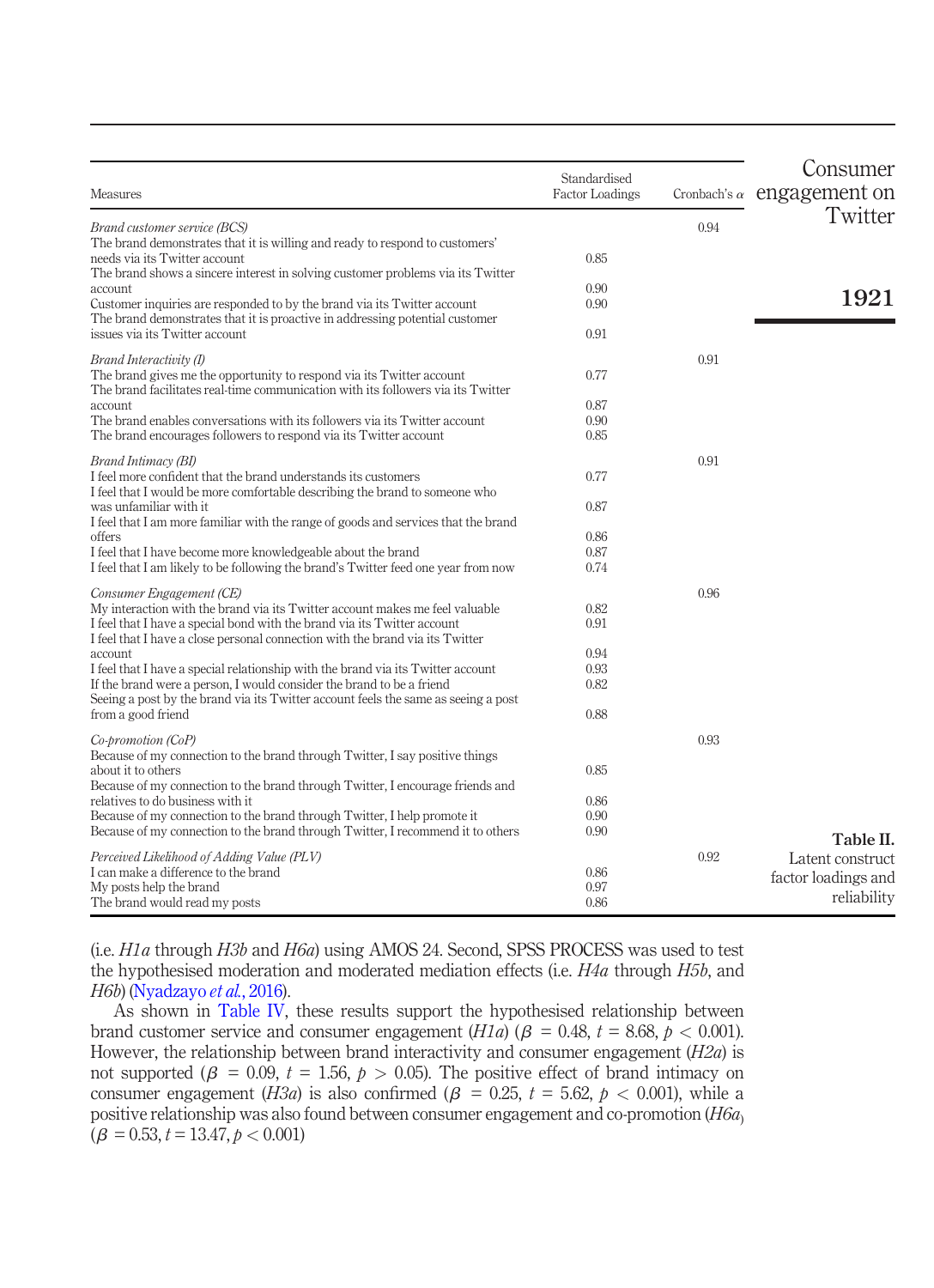EJM 53,9

## 1922

Mediated relationships were next tested using non-parametric bootstrapping  $(n = 5000$  at 95 per cent confidence interval) [\(Nyadzayo](#page-27-18) *et al.*, 2016) via AMOS 24. Bootstrapping helps to address issues related to non-normal distribution ([Kline, 2011\)](#page-26-16) and enables AMOS to calculate the standard error for indirect and total effects [\(Blunch, 2013](#page-23-17)). The results of these mediation tests are also presented in [Table IV.](#page-17-1)

In support of H1b, a positive indirect relationship was found between brand customer service and co-promotion via consumer engagement ( $\beta = 0.27$ ,  $p = 0.000$ ), as well as support for H3b which predicted an indirect relationship between brand intimacy and co-promotion via consumer engagement ( $\beta$  = 0.16,  $\dot{p}$  = 0.000). These results are supported by the bootstrapped confidence intervals, which do not contain zero. However, H2b (indirect effect of brand interactivity on co-promotion via consumer engagement) is not supported, as the lower and upper confidence intervals contain a score of zero ([Blunch, 2013;](#page-23-17) [Nyadzayo](#page-27-18) et al., [2016](#page-27-18)).

## Moderation and moderated mediation results

To test for moderation (i.e.  $H4a$ ,  $H5a$  and  $H6b$ ) and moderated mediation (i.e.  $H4b$  and  $H5b$ ), we used SPSS PROCESS. This involves evaluation of moderation and mediation and also combines mediated moderation and moderated mediation, with the latter being tested here [\(Hayes, 2013](#page-25-18)).

| Constructs             |                                               |           | 2         | 3         | 4         | 5         | 6    |
|------------------------|-----------------------------------------------|-----------|-----------|-----------|-----------|-----------|------|
|                        | 1. Brand customer service (BCS)               | 0.89      |           |           |           |           |      |
|                        | 2. Brand interactivity (I)                    | $0.83***$ | 0.85      |           |           |           |      |
| 3. Brand intimacy (BI) |                                               | $0.62***$ | $0.68***$ | 0.82      |           |           |      |
|                        | 4. Consumer engagement (CE)                   | $0.71***$ | $0.64***$ | $0.63***$ | 0.88      |           |      |
| 5. Co-promotion (CoP)  |                                               | $0.71***$ | $0.66***$ | $0.74***$ | $0.83***$ | 0.88      |      |
|                        | 6. Perceived likelihood of adding value (PLV) | $0.59***$ | $0.57***$ | $0.48***$ | $0.73***$ | $0.66***$ | 0.90 |
| Mean                   |                                               | 4.93      | 5.11      | 5.18      | 4.47      | 4.63      | 4.23 |
| Standard deviation     |                                               | 1.3       | 1.19      | 1.12      | 1.44      | 1.42      | 1.64 |
| e statistics<br>AVE    |                                               | 0.79      | 0.72      | 0.68      | 0.78      | 0.77      | 0.81 |

<span id="page-17-0"></span>Table III. Descriptive

and inter- $c$ correlations

Notes: \*\*\* $p < 0.001$ ; AVE = average variance extracted; Correlations are not CMV adjusted

| Hypothesis no.                                     | Direct relationship                                                                                                                        | β                                   | <b>SE</b>                         |                                  |                                          | Conclusion                                            |
|----------------------------------------------------|--------------------------------------------------------------------------------------------------------------------------------------------|-------------------------------------|-----------------------------------|----------------------------------|------------------------------------------|-------------------------------------------------------|
| $H_{1a}$<br>$H_{2a}$<br>$H_{3a}$<br>$H_{6a}$       | $BCS \rightarrow CE$<br>$I \rightarrow CE$<br>$BI \rightarrow CE$<br>$CE \rightarrow CoP$                                                  | 0.48<br>0.09<br>0.25<br>0.53        | 0.06<br>0.07<br>0.06<br>0.04      |                                  | 8.68***<br>1.56<br>$5.62***$<br>13.47*** | Supported<br>Not supported<br>Supported<br>Supported  |
| Hypothesis No.<br>$H_{1b}$<br>$H_{2b}$<br>$H_{3b}$ | Mediated Relationship<br>$BCS \rightarrow CE \rightarrow CoP$<br>$I \rightarrow CE \rightarrow CoP$<br>$BI \rightarrow CE \rightarrow CoP$ | β<br>$0.27***$<br>0.06<br>$0.16***$ | <b>SE</b><br>0.05<br>0.07<br>0.04 | Lower<br>0.19<br>$-0.02$<br>0.10 | СI<br>Upper<br>0.36<br>0.13<br>0.23      | Conclusion<br>Supported<br>Not supported<br>Supported |

## <span id="page-17-1"></span>Table IV.

Notes:  $BI = Brand intimax; CE = Consumer engagement; CoP = Co-promotion; BCS = Brand customer$ service; I = Brand interactivity;  $CI =$  Bootstrapped confidence interval, estimated at  $95\%$ ; significant at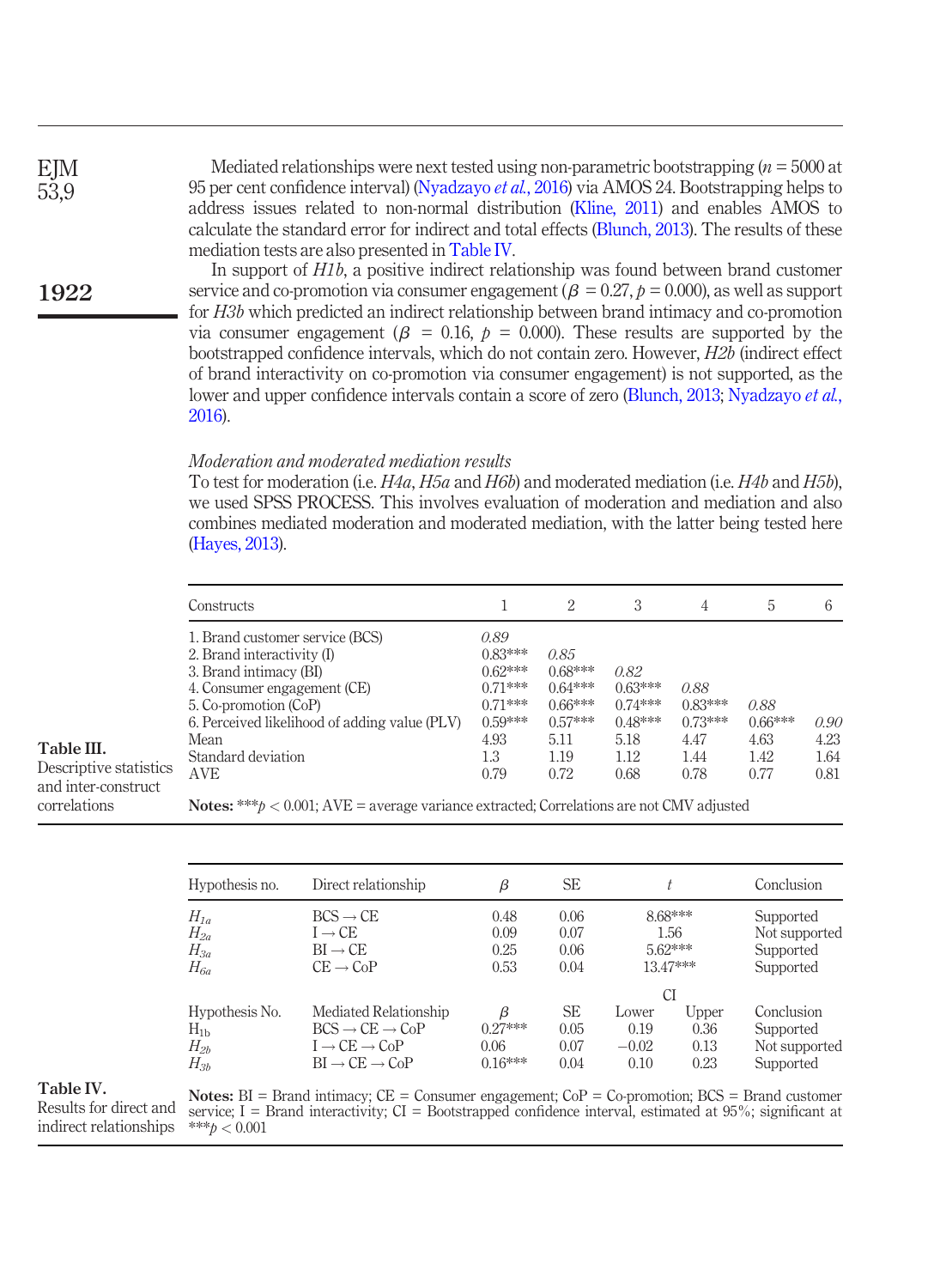As shown in [Table V,](#page-18-0) these results provide support for  $H4a$  (perceived number of Twitter followers moderates the relationship between brand customer service and consumer engagement) ( $\beta = 0.08$ ,  $t = 2.12$ ,  $\rho < 0.001$ ). The effect of the perceived number of Twitter followers on the indirect relationship between perceived customer service and co-promotion, via consumer engagement  $(H4b)$  was next tested, and the results indicate this hypothesis is also supported. The results show that perceived customer service has a stronger effect on consumer engagement (and indirectly to co-promotion) when consumers perceive the brand to have a larger number of followers on Twitter (mean  $+$  1SD = 6.95,  $\beta$  = 0.50, Boot SE = 0.06) than when they are perceived to have a smaller number (mean  $-1SD = 4.32$ ,  $\beta = 0.36$ , Boot  $SE = 0.08$ 0.06). The nature of this relationship was next evaluated via simple slope analysis ([Figure 2\)](#page-19-0).

The hypothesised moderating effect of the perceived number of Twitter followers on the direct relationship between brand interactivity and consumer engagement was not supported (*H5a* and *H5b*) ( $\beta = 0.03$ ,  $t = 0.66$ ,  $p > 0.05$ ).

Finally, the results in [Table VI](#page-19-1) provide support for the moderating effect of the perceived likelihood of adding value on the relationship between consumer engagement and copromotion (H6b) ( $\beta = 0.05$ ,  $t = 2.24$ ,  $p < 0.01$ ). Simple slope analysis was also used here to illustrate the nature of this relationship [\(Figure 3](#page-20-0)).

#### **Discussion**

Our study addresses the call to examine consumer engagement across a range of contexts, especially in the increasingly prevalent social media setting (Chan *et al.*[, 2014;](#page-23-3) [Dessart, 2017](#page-24-6); [Leckie](#page-26-4) *et al.*, 2016). The dynamic environment of Twitter is a highly suitable setting to study

|                                                                                                                                                                                 |                                |                              |                                  |                                           |                                                         |                                       |                              | Confidence<br>level $(95\%)$  |            |                                                                                                                      |
|---------------------------------------------------------------------------------------------------------------------------------------------------------------------------------|--------------------------------|------------------------------|----------------------------------|-------------------------------------------|---------------------------------------------------------|---------------------------------------|------------------------------|-------------------------------|------------|----------------------------------------------------------------------------------------------------------------------|
| Moderation                                                                                                                                                                      |                                |                              | $\beta$                          | <b>SE</b>                                 | t score                                                 | $\mathcal{D}$                         |                              | Lower Upper                   | Conclusion |                                                                                                                      |
| Constant<br><b>BCS</b><br>PP<br>PP*BCS                                                                                                                                          | $\rightarrow$<br>$\rightarrow$ | <b>CE</b><br>СE<br><b>CE</b> | 4.4<br>0.70<br>0.09<br>0.08      | 0.05<br>0.05<br>0.05<br>0.03              | 80.75***<br>$16.26***$<br>1.41<br>$2.12***$             | 0.00<br>0.00<br>0.09<br>0.01          | 0.63<br>$-0.03$<br>0.01      | 0.81<br>0.17<br>0.13          | Supported  |                                                                                                                      |
| Moderated mediation                                                                                                                                                             |                                |                              |                                  |                                           |                                                         |                                       |                              | Confidence<br>level $(95\%)$  |            |                                                                                                                      |
| Constant<br>CE<br><b>BCS</b>                                                                                                                                                    | $\rightarrow$                  | CoP<br>CoP                   | β<br>1.912<br>0.62<br>0.26       | <b>SE</b><br>0.28<br>0.06<br>0.07         | t score<br>6.88***<br>$10.26***$<br>3.82***             | $\mathcal{D}$<br>0.00<br>0.00<br>0.00 | Lower<br>1.36<br>0.5<br>0.12 | Upper<br>2.46<br>0.74<br>0.39 |            |                                                                                                                      |
| BCS on CoP via CE at different levels of PP                                                                                                                                     |                                |                              |                                  |                                           | Confidence                                              |                                       |                              |                               |            | Table V.                                                                                                             |
| Index of moderated mediation                                                                                                                                                    |                                | Small<br>Medium<br>Large     | β<br>0.36<br>0.43<br>0.5<br>0.05 | SE (Boot)<br>0.06<br>0.05<br>0.06<br>0.02 | level $(95\%)$<br>Lower<br>0.26<br>0.33<br>0.39<br>0.01 | Upper<br>0.48<br>0.53<br>0.62<br>0.09 |                              |                               |            | Conditional indirect<br>effects of brand<br>customer service on<br>co-promotion<br>through consumer<br>engagement at |
| <b>Notes:</b> $CE =$ Consumer engagement; $CoP = Co-$ promotion; $BCS =$ Brand customer service; $PP =$ Perceived<br>popularity; significant at *** $b < 0.001$ ; ** $b < 0.01$ |                                |                              |                                  |                                           |                                                         |                                       |                              |                               |            | specific levels of<br>perceived popularity                                                                           |

Consumer engagement on **Twitter** 

<span id="page-18-0"></span>1923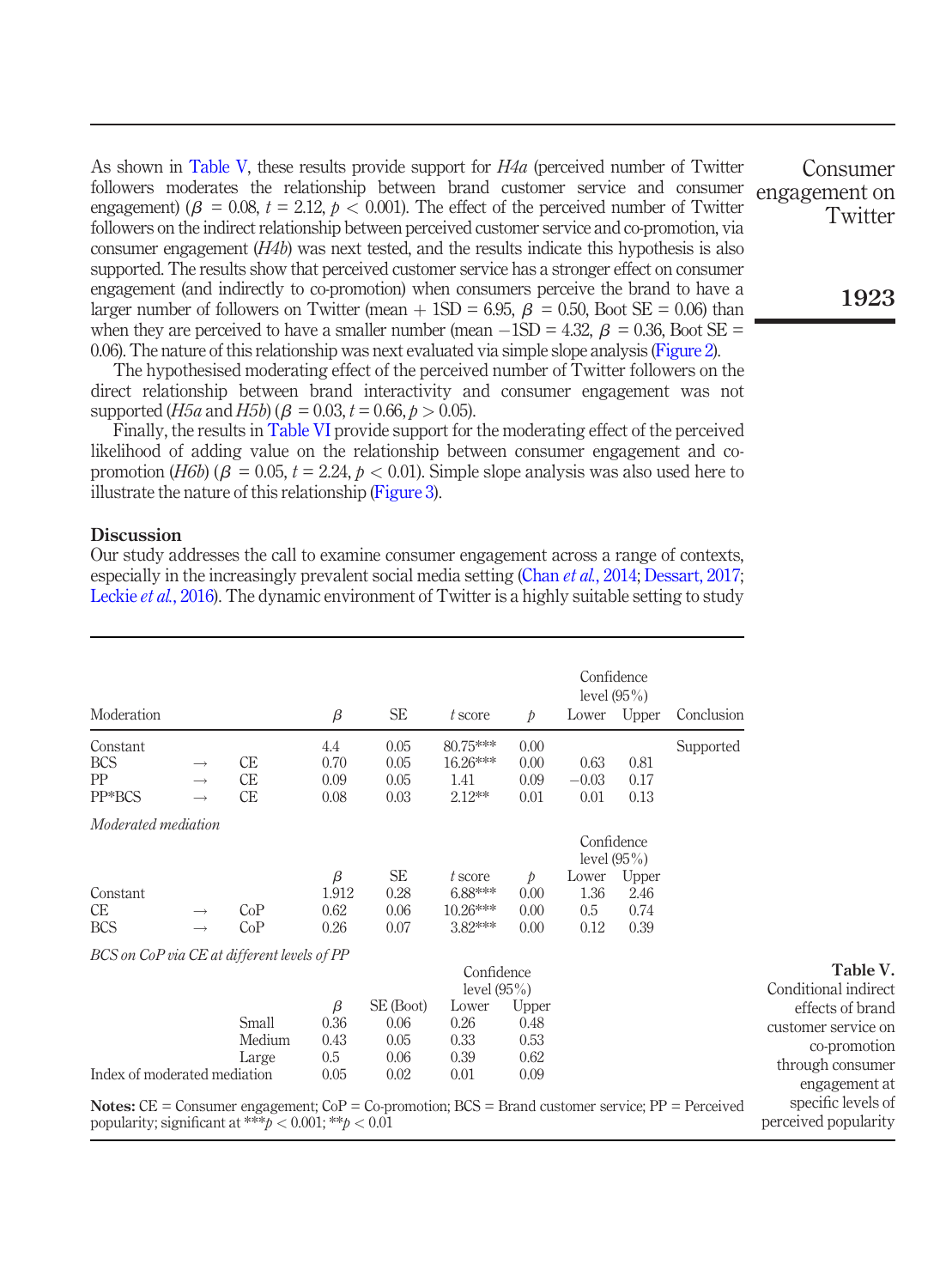

<span id="page-19-1"></span><span id="page-19-0"></span>consumer engagement as it affords brands unique opportunities to develop and maintain meaningful consumer relationships ([Dessart, 2017](#page-24-6)). Our study included consumer engagement antecedents relating to the inherent characteristics of Twitter. Consumer engagement was found to mediate the positive relationship between brand customer service and brand intimacy, respectively, and consumer co-promotion on Twitter.

Our findings also revealed that the more brands are perceived to provide high-quality customer service and disclose unique brand insights to their Twitter followers, the more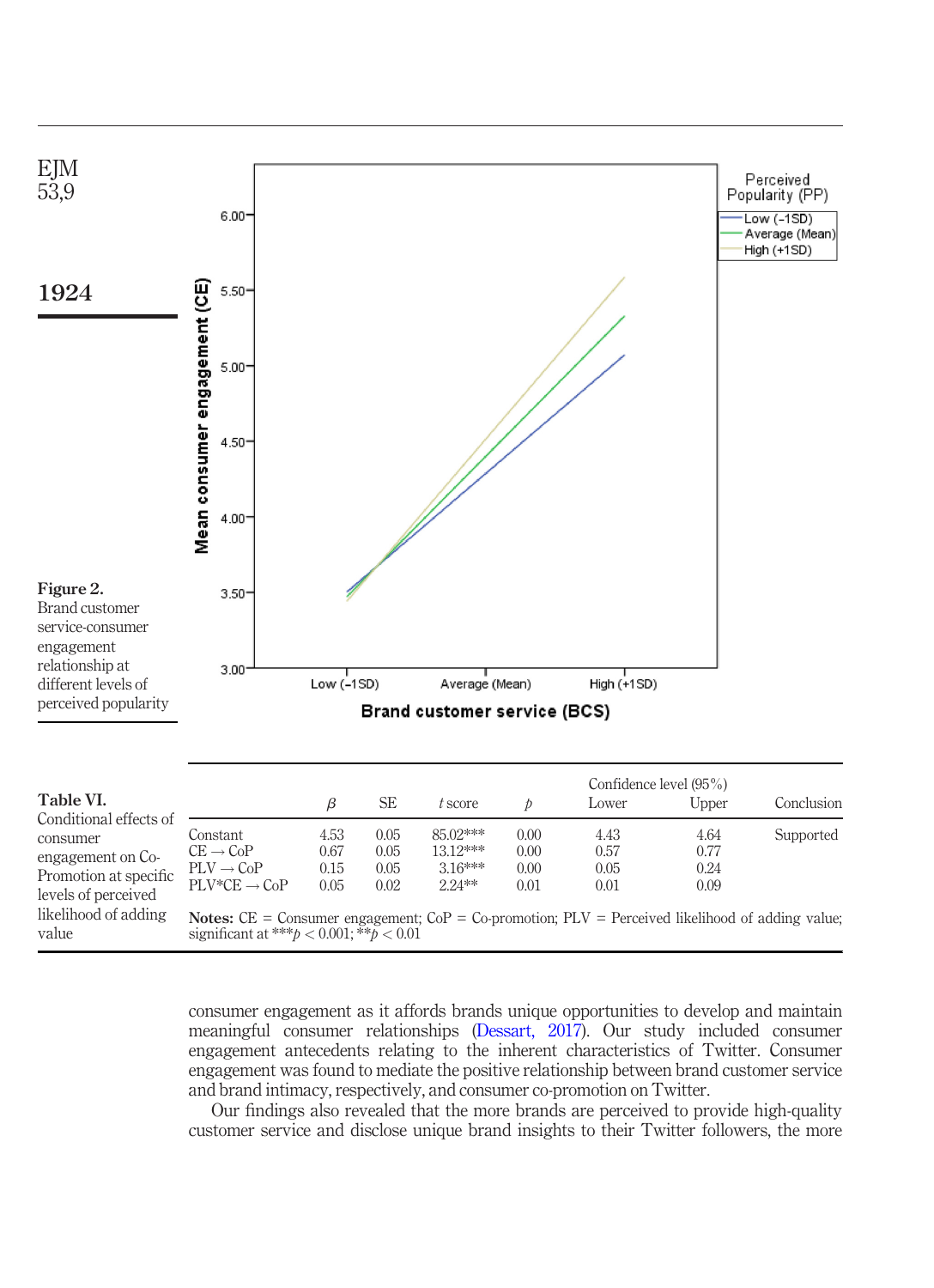

<span id="page-20-0"></span>consumers feel engaged with and inclined to co-promote brands (e.g. share brand tweets). In line with this, providing intimate brand knowledge, identifying and addressing consumer enquiries and complaints ([Kaplan and Haenlein, 2011\)](#page-26-0) and handling crisis situations [\(Gruber](#page-24-17) et al.[, 2015\)](#page-24-17) on Twitter are important in fostering consumer–brand relationships ([Aaker](#page-23-6) et al.[, 2004](#page-23-6); [Cambra-Fierro](#page-23-15) et al., 2016; [Guese and Haelg, 2009](#page-24-5); Hess et al.[, 2003\)](#page-25-16). Furthermore, the public nature of Twitter means that all brand followers can see how brands deal with issues faced by other followers, which possibly explains why consumer engagement increases when a brand is perceived as attempting to help others on social media.

Furthermore, our study addresses calls for research on moderators of the relationship between consumer engagement and its antecedents [\(Hollebeek](#page-25-7) et al., 2016; [van Doorn](#page-28-3) et al., [2010\)](#page-28-3). While the size of online brand communities has previously been linked to consumer engagement [\(Dessart](#page-24-1) *et al.*, 2016), this is the first time that perceived popularity has been empirically examined as a moderator. Popular brands thought to have a large number of followers on Twitter and perceived as offering high-quality customer service appear to facilitate stronger consumer engagement than those with a lower perceived number of followers, irrespective of the same levels of customer service. The effect of perceived customer service on co-promotion via consumer engagement is also stronger when consumers perceive a brand to have a larger number of followers. This is because followers of popular brands will likely be exposed to more customer service tweets.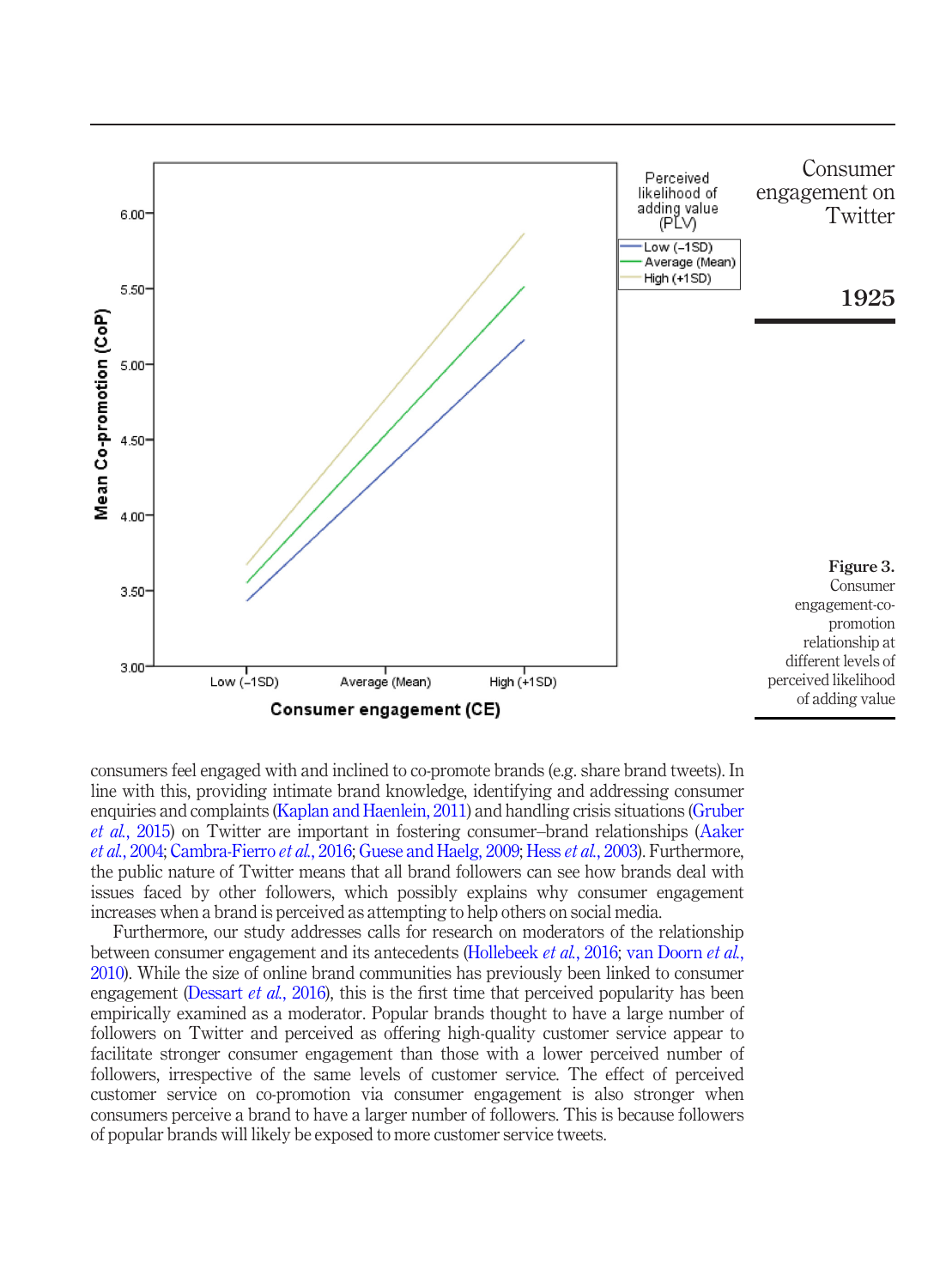| EJM  | Our study's interviews and the extant literature also established that brands with more    |
|------|--------------------------------------------------------------------------------------------|
| 53,9 | Twitter followers are perceived to have more robust protocols around responding to         |
|      | consumers, including dedicated staff monitoring Twitter. The increased traffic flow of     |
|      | customer-service-related tweets on more popular Twitter accounts, coupled with brand       |
|      | responsiveness, likely makes followers feel closer to these brands. Such engaged consumers |
|      | who have a strong attachment to a brand will be more inclined to act as brand ambassadors. |
| 1926 | These findings are in line with analogous past research that has suggested high levels of  |
|      | service quality and effective complaint resolution increase consumer-brand relationship    |
|      | strength (de Ruyter and Wetzels, 2000).                                                    |

According to our findings, consumer engagement does not mediate the positive relationship between brand interactivity and co-promotion. This is in contrast with Cyr [et al.](#page-24-12) [\(2009\)](#page-24-12) who argued that brand interactivity strengthens the consumer–brand relationship, based on their investigation of different website features. Instead, the features that enable interactivity on Twitter appear common to all brand accounts. Furthermore, consumer expectations of the interactivity of brands on Twitter have escalated over time, indicating they view such interactivity as a hygiene factor that does not drive engagement; it is simply expected.

Finally, co-promotion as a form of CCoV is a key outcome of consumer engagement on Twitter. This aligns with former research that suggests that brands can receive positive exposure when Twitter followers collaborate on promotional activities with them [\(Jansen](#page-26-17) et al.[, 2009\)](#page-26-17). Our study also identified perceived likelihood of adding value as a moderator of the relationship between consumer engagement and co-promotion, which addresses calls for research on moderating effects of the relationship between consumer engagement and CCoV [\(Hollebeek, 2014;](#page-25-4) [van Doorn](#page-28-3) et al., 2010). However, past research has suggested that once consumers are engaged with brands on social media they are more likely to promote brand-related information to their own followers (i.e. co-promote) (Chan et al.[, 2014;](#page-23-3) [Chu and Kim,](#page-23-18) [2011](#page-23-18)). Our study found that consumers' perceived likelihood of adding value moderates this relationship. In line with this, [Hennig-Thurau](#page-25-19) *et al.* (2004) reported that company helping is a key motivation for positive word-of-mouth among consumers.

Helping to promote a brand is a key theme that emerged in the qualitative phase of our study. The results indicate that if consumers feel they will not be heard or cannot add value to the brand, they are less likely to collaborate in brand promotional efforts. This aligns with the common observation in the extant literature that most Twitter users are observers rather than active contributors ([Kaplan and Haenlein, 2011](#page-26-0)).

#### Practical implications

**EIM** 53,9

> This section provides managerial guidelines for strengthening consumer-brand relationships via Twitter. Consumers are increasingly using social media to make enquiries or air their grievances, and the instantaneous nature of Twitter increases their expectations of immediate brand responses [\(Wright and Hinson, 2008](#page-28-15)). This study's findings suggest that when brands help to resolve consumer problems and respond to their enquiries quickly and reliably, i.e. perceived high-quality customer service, they also strengthen consumer engagement and ultimately encourage consumer co-promotion. Therefore, brands need to leverage followers' interactions on social media to strengthen their image, foster consumer engagement and encourage co-promotion. However, brands also need to establish clear protocols (e.g. hours of operation) for responding to consumer issues on Twitter to help manage consumer expectations.

> Brands are also encouraged to give consumers access to intimate and unique insights that are unavailable elsewhere. This brand content could include behind the scenes information,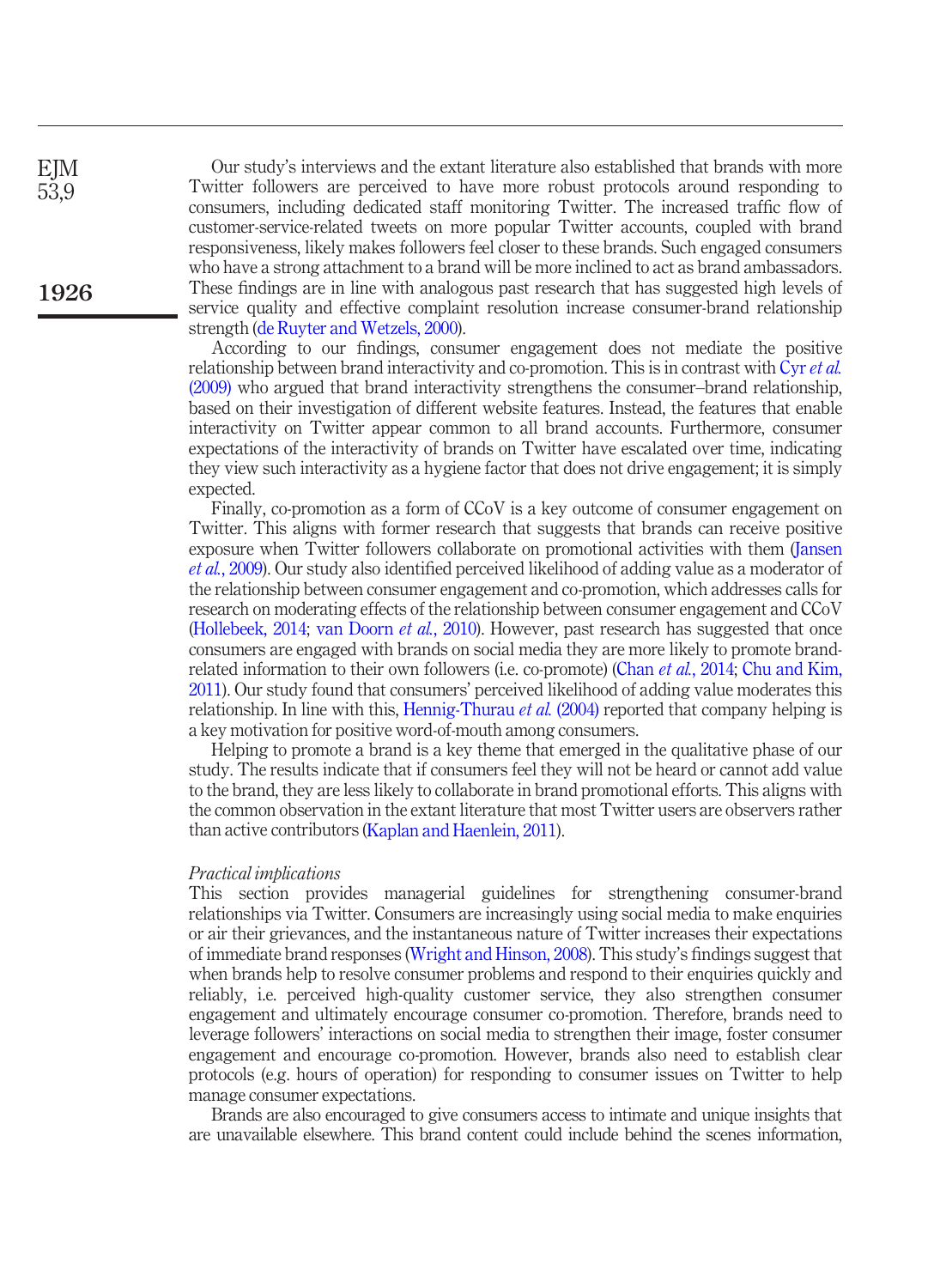insights into the creative process, future plans of the brand, product demonstrations and stories about the brand's employees. Through this increased information disclosure, consumers will have a greater sense of relationship with the brand and higher levels of engagement.

This study's findings also indicate that brands perceived to have a larger number of Twitter followers can better engage with consumers than those with less followers, irrespective of customer service levels. This suggests that less popular brands need to formulate strategies to increase their Twitter following, including being more active on Twitter and targeting influencers who frequently retweet and are open to connecting with smaller accounts [\(Bulygo, 2012\)](#page-23-19). Once brands gain popularity on Twitter, there is a greater chance that some of their tweets will go viral ([Moreau, 2018\)](#page-26-18). Twitter messages can be retweeted exponentially, which means any useful or interesting brand tweets can be passed on to other Twitter users in a short space of time. The buzz this generates can be rewarding for brands, adding credibility and providing validation for the brand.

Finally, this study's findings indicate that engaged consumers are more likely to copromote brands if they feel their actions will add value. Co-promotion is about consumers and brands working together to promote brands, which can foster and nurture a positive emotional connection between the two. It is, therefore, important for brands to highlight that consumer feedback is listened to and acted on, and to publicise instances where consumer input has helped them. Brands should also publicly thank followers for such support, including rewarding their efforts and tweeting about them to other followers. This will signify the value the brand places on consumer ideas and feedback. Similarly, when brands ask consumers questions via a Twitter poll, this conveys they value their input.

## Limitations and future research directions

Our findings need to be considered in the light of several limitations. First, as consumer engagement is context-specific, caution needs to be exercised in generalising these findings beyond Twitter. Future research could extend this study to other social networks such as Instagram. This supports Dessart et al.'[s \(2016\)](#page-24-1) questioning of whether different social media platforms have varied functionality and are used by consumers for different reasons; that is, do different levels of platform functionality influence a brand's ability to engage consumers?

Second, while data saturation was achieved in the qualitative phase of this study, a larger more diverse sample of participants using a variety of social media platforms could produce further insights into consumer engagement, particularly in this context. Third, this study's cross-sectional data meant it was unable to infer causality. As consumer engagement is often dynamic [\(Brodie](#page-23-0) et al., 2011), future research could examine consumers across multiple encounters to understand the "ebb-and-flow" of their engagement [\(Hollebeek, 2011a](#page-25-2)).

Third, given that brands on Twitter proactively endeavor to connect with consumers in a personal and emotional way, we join the call by [France](#page-24-3) *et al.* (2016) for additional research to provide more insight into the psychological state of engagement. Our initial interview findings also support this call, and coupled with a behavioural view of engagement increasingly being taken in the social media context at the expense of a psychological perspective, this a valid avenue for future research. Finally, while this study's depth interviews indicated that consumers co-promote with brands on Twitter if they believe they can add value to brands – also confirmed in the quantitative phase – further testing of this new construct of "perceived likelihood of adding value" would be worthwhile. This novel construct was measured via three items generated from the depth interviews, so its further testing and potential refinement is warranted.

Consumer engagement on **Twitter** 

1927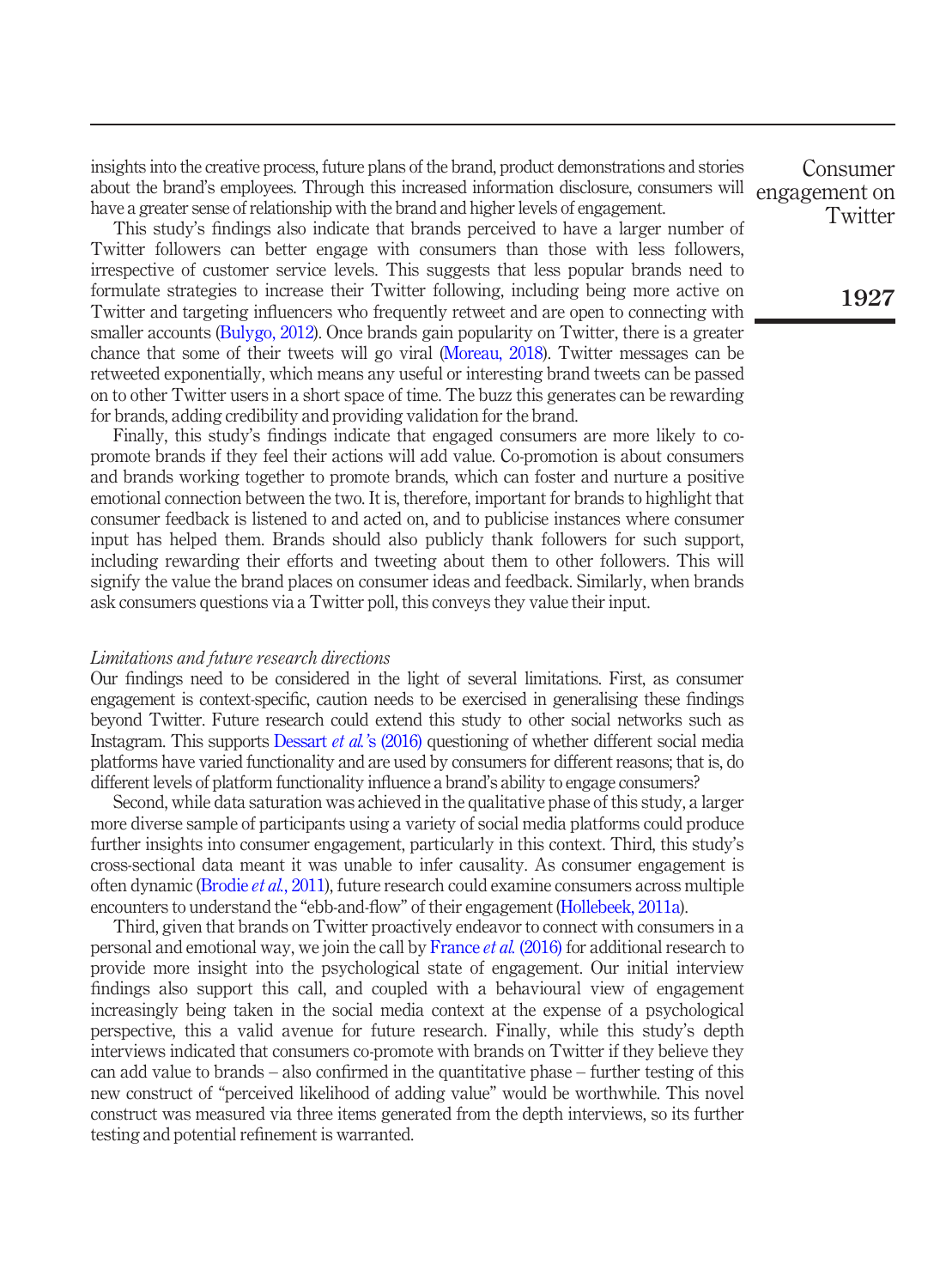1928

#### References

<span id="page-23-14"></span>

| <i>(a)</i> arapics (2016), "Customer service on twitter and the impact on brands", available at: https://blog. |                                                                                                |  |  |
|----------------------------------------------------------------------------------------------------------------|------------------------------------------------------------------------------------------------|--|--|
|                                                                                                                | twitter.com/marketing/en_gb/a/en-gb/2016/customer-service-on-twitter-and-the-impact-on-brands. |  |  |
|                                                                                                                | html (accessed 9 September 2017).                                                              |  |  |

- <span id="page-23-6"></span>Aaker, J., Fourneir, S. and Brasel, S.A. (2004), "When good brands do bad", Journal of Consumer Research, Vol. 31 No. 1, pp. 1-16.
- <span id="page-23-12"></span>Adkins, N.R. and Ozanne, J.L. (2005), "The low literate consumer", Journal of Consumer Research, Vol. 32 No. 1, pp. 93-105.
- <span id="page-23-2"></span>Baldus, B., Baldus, B.J., Voorhees, C. and Calantone, R. (2015), "Online Brand community engagement: scale development and validation", Journal of Business Research, Vol. 68 No. 5, pp. 978-985.
- <span id="page-23-4"></span>Baron, R.M. and Kenny, D.A. (1986), "The moderator-mediator variable distinction in social psychological research: conceptual, strategic, and statistical considerations", Journal of Personality and Social Psychology, Vol. 51, pp. 1173-1182.
- <span id="page-23-16"></span>Barreda, A.A., Bilgihan, A., Nusair, K. and Okumus, F. (2015), "Generating Brand awareness in online social networks", Computers in Human Behaviour, Vol. 50, pp. 600-609.
- <span id="page-23-13"></span>Berger, I. (2014), "Word of mouth and interpersonal communication: a review and directions for future research", Journal of Consumer Psychology, Vol. 24 No. 4, pp. 586-607.
- <span id="page-23-8"></span>Blasco-Arcas, L., Hernandez-Ortega, B.I. and Jimenez-Martinez, J. (2016), "The role of emotions in fostering customer engagement and Brand image in interactive media", Journal of Service Theory and Practice, Vol. 26 No. 5, pp. 559-589.
- <span id="page-23-17"></span>Blunch, N.J. (2013), Introduction to Structural Equation Modeling Using SPSS and AMOS, Sage, London.
- <span id="page-23-0"></span>Brodie, R.J., Hollebeek, L.D., Juric, B. and Ilic, A. (2011), "Customer engagement: conceptual domain, fundamental propositions and implications for research", *Journal of Service Research*, Vol. 14 No. 3, pp. 252-271.
- <span id="page-23-1"></span>Brodie, R.J., Ilic, A., Juric, B. and Hollebeek, L. (2013), "Consumer engagement in a virtual Brand community: an exploratory analysis", Journal of Business Research, Vol. 66 No. 1, pp. 105-114.
- <span id="page-23-19"></span>Bulygo, Z. (2012), "How to increase your facebook fans and twitter followers", available at: [https://blog.](https://blog.kissmetrics.com/increase-fans-and-followers/) [kissmetrics.com/increase-fans-and-followers/](https://blog.kissmetrics.com/increase-fans-and-followers/) (accessed 9 September 2017).
- <span id="page-23-5"></span>Burton, S. and Soboleva, A. (2011), "Interactive or reactive? Marketing with Twitter", *Journal of* Consumer Marketing, Vol. 28 No. 7, pp. 491-499.
- <span id="page-23-9"></span>Calder, B.J., Malthouse, E.C. and Schaedel, U. (2009), "An experimental study of the relationship between online engagement and advertising effectiveness", Journal of Interactive Marketing, Vol. 23 No. 4, pp. 321-331.
- <span id="page-23-15"></span>Cambra-Fierro, J., Melero-Polo, I. and Sese, F.J. (2016), "Can complaint-handling efforts promote customer engagement?", Service Business, Vol. 10 No. 4, pp. 847-866.
- <span id="page-23-10"></span>Carlson, J., De Vries, N.J., Rahman, M.M. and Taylor, A. (2017), "Go with the flow: engineering flow experiences for customer engagement value creation in branded social media environments", Journal of Brand Management, Vol. 24 No. 4, pp. 334-348.
- <span id="page-23-3"></span>Chan, T.H., Zheng, X., Cheung, C.K., Lee, M.O. and Lee, Z.Y. (2014), "Antecedents and consequences of customer engagement in online Brand communities", Journal of Marketing Analytics, Vol. 2 No. 2, pp. 81-97.
- <span id="page-23-7"></span>Cheung, C.M., Shen, X., Lee, Z.W. and Chan, T.K. (2015), "Promoting sales of online games through customer engagement", Electronic Commerce Research and Applications, Vol. 14 No. 4, pp. 241-250.
- <span id="page-23-18"></span>Chu, S.-C. and Kim, Y. (2011), "Determinants of consumer engagement in electronic word-of-mouth (eWOM) in social networking sites", International Journal of Advertising, Vol. 30 No. 1, pp. 47-75.
- <span id="page-23-11"></span>Claffey, E. and Brady, M. (2014), "A model of consumer engagement in a virtual customer environment", Journal of Customer Behaviour, Vol. 13 No. 4, pp. 325-346.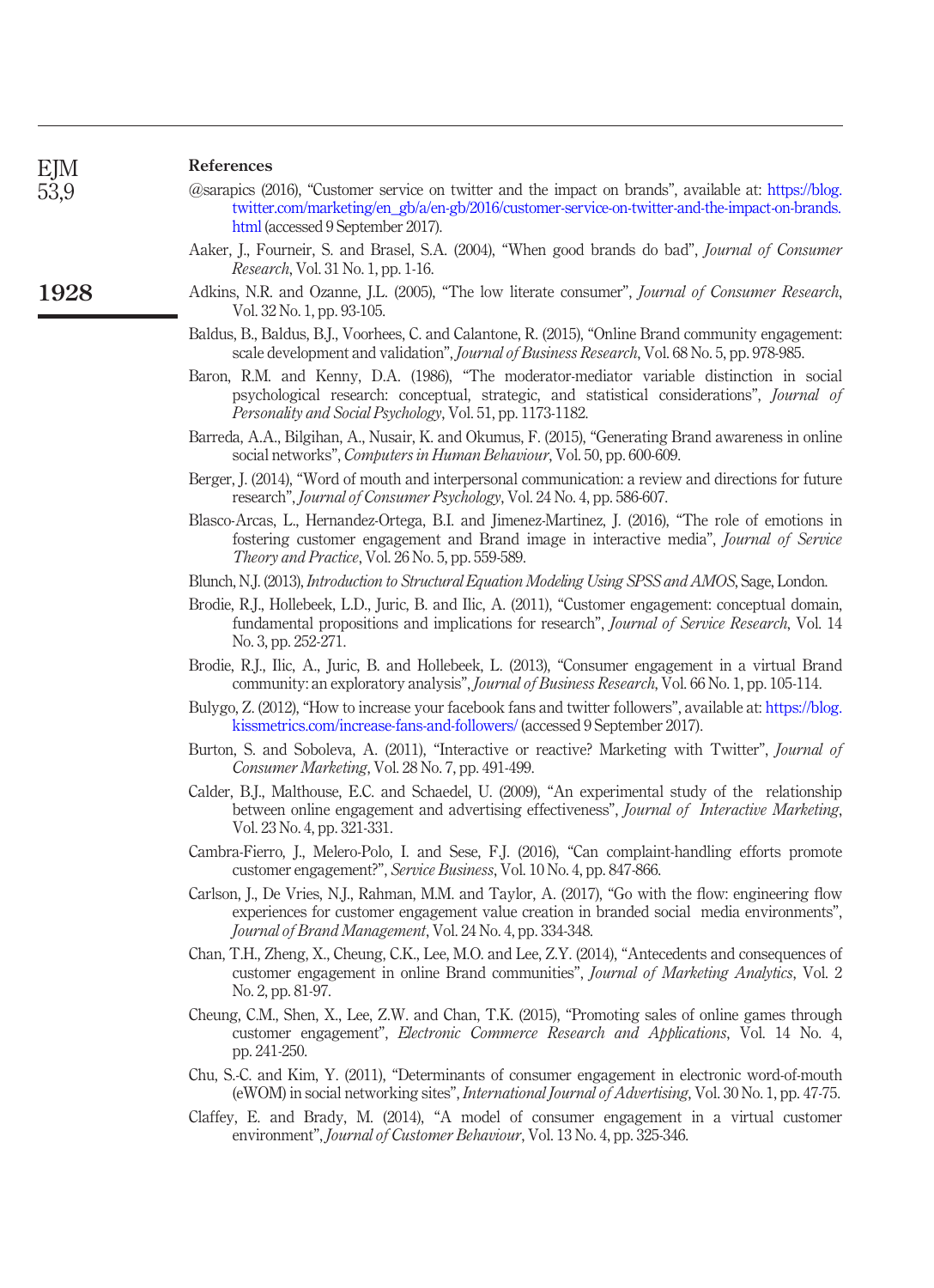<span id="page-24-18"></span><span id="page-24-15"></span><span id="page-24-12"></span><span id="page-24-8"></span><span id="page-24-6"></span><span id="page-24-2"></span>

| Developing Grounded Theory, Sage, Thousand Oaks, CA.                                                                                                                                                                                                                           | engagement on |
|--------------------------------------------------------------------------------------------------------------------------------------------------------------------------------------------------------------------------------------------------------------------------------|---------------|
| Creswell, J.W. (2007), Qualitative Inquiry and Research Design Data Analysis - Choosing Among Five<br><i>Approaches, 2nd ed., Sage, Thousand Oaks, CA.</i>                                                                                                                     | Twitter       |
| Cyr, D., Head, M. and Ivanov, A. (2009), "Perceived interactivity leading to e-loyalty: development of a<br>model for cognitive–affective user responses", International Journal of Human–Computer<br><i>Studies, Vol.</i> 67 No. 10, pp. 850-869.                             |               |
| de Ruyter, K. and Wetzels, M. (2000), "Customer equity considerations in service recovery: a cross-industry<br>perspective", <i>International Journal of Service Industry Management</i> , Vol. 11 No. 1, pp. 91-108.                                                          | 1929          |
| De Veirman, M., Cauberghe, V. and Hudders, L. (2017), "Marketing through instagram influencers: the<br>impact of number of followers and product divergence on Brand attitude", <i>International Journal</i><br><i>of Advertising</i> , Vol. 36 No. 5, pp. 798-828.            |               |
| De Vries, N. and Carlson, J. (2014), "Examining the drivers and Brand performance implications of<br>customer engagement with brands in the social media environment", <i>Journal of Brand</i><br><i>Management, Vol. 21 No. 6, pp. 495-515.</i>                               |               |
| Dessart, L. (2017), "Social media engagement: a model of antecedents and relational outcomes", <i>Journal</i><br>of Marketing Management, Vol. 33 Nos 5/6, pp. 375-399.                                                                                                        |               |
| Dessart, L., Veloutsou, C. and Morgan-Thomas, A. (2016), "Capturing consumer engagement: Duality,<br>dimensionality and measurement", Journal of Marketing Management, Vol. 32 Nos 5/6,<br>pp. 399-426.                                                                        |               |
| Duggan, M. Smith, A. Rainie, L. Perrin, A. Page, D. Porteus, M. and Greenwood, S. (2015), "Mobile<br>messaging and social media – 2015", available at: www.pewinternet.org/2015/08/19/mobile-<br>messaging-andsocial-media-2015 (accessed 25 February 2016).                   |               |
| Elmas, M. (2018), "We decided to stop advertising: why wendy's throws shade at competitors like<br>McDonald's on twitter", available at: www.smartcompany.com.au/marketing/social-media/why-<br>wendys-throws-shade-competitors-mcdonalds-twitter/ (accessed 28 October 2018). |               |
| Esch, F.-R., Schmitt, B.H. and Geus, P. (2006), "Are brands forever? How Brand knowledge and<br>relationships affect current and future purchases", <i>Journal of Product and Brand Management</i> ,<br>Vol. 15 No. 2, pp. 98-103.                                             |               |
| Fang, Y.H. (2017), "Beyond the usefulness of branded applications: insights from consumer-brand                                                                                                                                                                                |               |

Consumer

- <span id="page-24-16"></span><span id="page-24-13"></span><span id="page-24-4"></span><span id="page-24-1"></span><span id="page-24-0"></span>engagement and self-construal perspectives", Psychology & Marketing, Vol. 34 No. 1, pp. 40-58.
- <span id="page-24-3"></span>France, C., Merrilees, B. and Miller, D. (2016), "An integrated model of customer-brand engagement: drivers and consequences", Journal of Brand Management, Vol. 23 No. 2, pp. 119-136.

<span id="page-24-9"></span>Corbin, J. and Strauss, A. (2008), Basics of Qualitative Research: Techniques and Procedures for

- <span id="page-24-7"></span>Frow, P., Payne, A. and Storbacka, K. (2011), "Co-creation: a typology and conceptual framework", in MacCarthy, M. and Sanders, D. (Eds), in *Proceedings of the Australian and New Zealand* Marketing Academy Conference, Edith Cowan University, Perth, Australia [CD-ROM, no unique page numbers].
- <span id="page-24-11"></span>Frow, P., Nenonen, S., Payne, A. and Storbacka, K. (2015), "Managing co-creation design: a strategic approach to innovation", British Journal of Management, Vol. 26 No. 3, pp. 463-483.
- <span id="page-24-14"></span>Garcia, D., Mavrodiev, P., Casati, D. and Schweitzer, F. (2017), "Understanding popularity, reputation, and social influence in the twitter society", Policy and Internet, Vol. 9 No. 3, pp. 343-364.
- <span id="page-24-10"></span>Garrison, D.R., Cleveland-Innes, M., Koole, M. and Kappelman, J. (2006), "Revisiting methodological issues in transcript analysis: negotiated coding and reliability", Internet and Higher Education, Vol. 9 No. 1, pp. 1-8.
- <span id="page-24-17"></span>Gruber, D.A., Smerek, R.E., Thomas-Hunt, M.C. and James, E.H. (2015),"The real-time power of twitter: crisis management and leadership in an age of social media", Business Horizons, Vol. 58 No. 2, pp. 163-172.
- <span id="page-24-5"></span>Guese, K. and Haelg, K.G. (2009), "The effects of intimacy on consumer-brand relationships", in McGill, A.L. and Duluth, S.S. (Eds), Advances in Consumer Research, Association for Consumer Research, Vol. 36, p. 1001.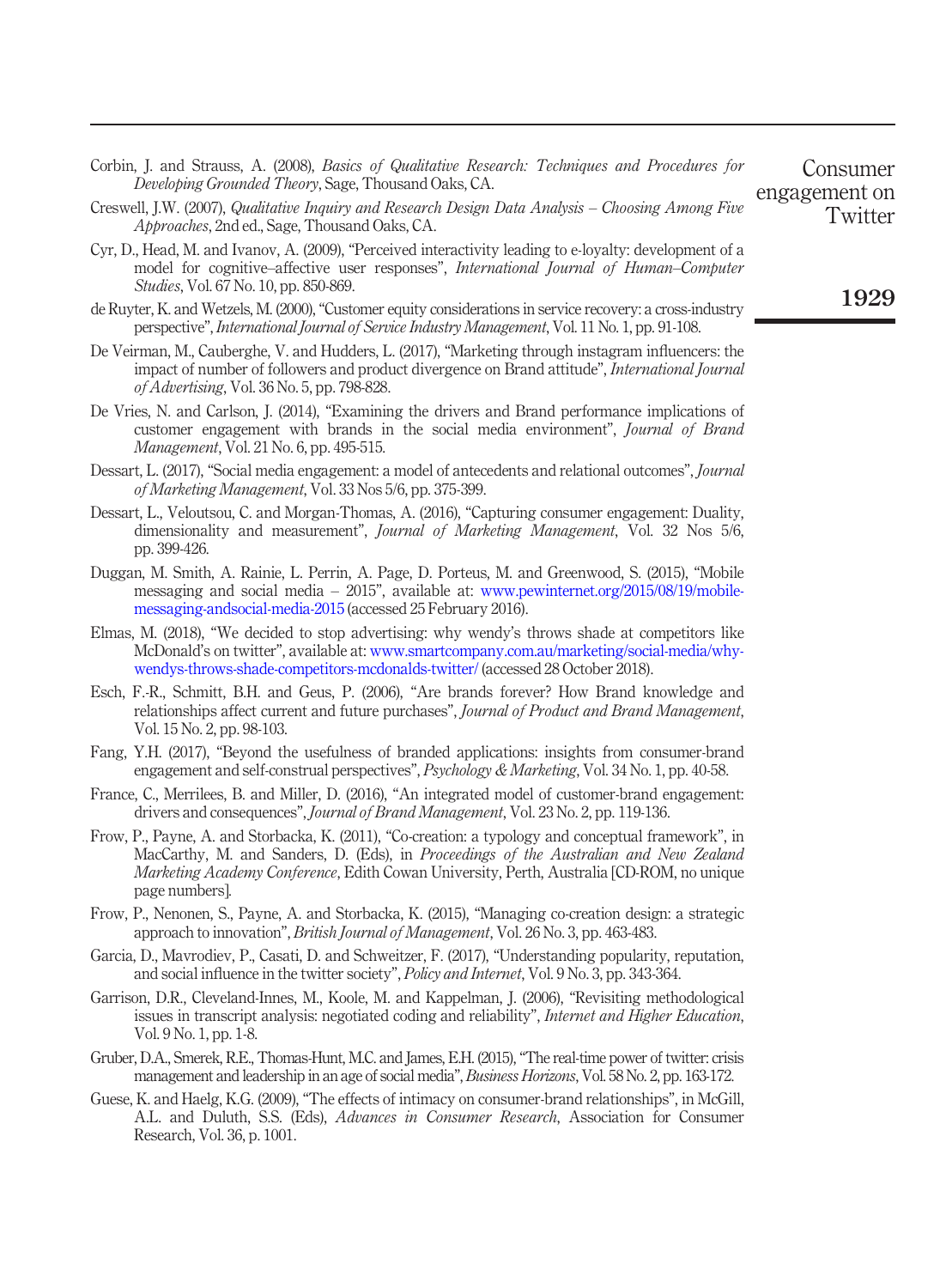<span id="page-25-19"></span><span id="page-25-18"></span><span id="page-25-17"></span><span id="page-25-16"></span><span id="page-25-15"></span><span id="page-25-14"></span><span id="page-25-13"></span><span id="page-25-12"></span><span id="page-25-11"></span><span id="page-25-10"></span><span id="page-25-9"></span><span id="page-25-8"></span><span id="page-25-7"></span><span id="page-25-6"></span><span id="page-25-5"></span><span id="page-25-4"></span><span id="page-25-3"></span><span id="page-25-2"></span><span id="page-25-1"></span><span id="page-25-0"></span>

| EJM<br>53,9 | Gummerus, J., Liljander, V., Weman, E. and Pihlström, M. (2012), "Customer engagement in a Facebook<br>brand community", Management Research Review, Vol. 35 No. 9, pp. 857-877.                                                                                       |
|-------------|------------------------------------------------------------------------------------------------------------------------------------------------------------------------------------------------------------------------------------------------------------------------|
|             | Habibi, M.R., Laroche, M. and Richard, M.O. (2016), "Testing an extended model of consumer behavior<br>in the context of social media-based brand communities", Computers in Human Behavior,<br>Vol. 62 (September), pp. 292-302.                                      |
| 1930        | Hair, J.F.J., Black, W.C., Babin, B.J. and Anderson, R.E. (2010), <i>Multivariate Data Analysis – A Global</i><br>Perspective, 7th ed., Pearson, Upper Saddle River.                                                                                                   |
|             | Halaszovich, T. and Nel, J. (2017), "Customer-brand engagement and facebook fan-page "Like"-<br>intention", <i>Journal of Product and Brand Management</i> , Vol. 26 No. 2, pp. 120-134.                                                                               |
|             | Harmeling, C., Moffett, J.W., Arnold, M.J. and Carlson, B.D. (2017), "Toward a theory of customer<br>engagement marketing", Journal of the Academy of Marketing Science, Vol. 45 No. 3, pp. 312-335.                                                                   |
|             | Harrigan, P., Evers, U., Miles, M. and Daly, T. (2017), "Customer engagement with tourism social media<br>brands", Tourism Management, Vol. 59 (April), pp. 597-609.                                                                                                   |
|             | Hayes, A.F. (2013), Introduction to Mediation, Moderation, and Conditional Process Analysis: A<br>Regression-Based Approach, The Guilford Press, New York, NY.                                                                                                         |
|             | Hennig-Thurau, T., Gwinner, K.P., Walsh, G. and Gremler, D.D. (2004), "Electronic word-of-mouth via<br>consumer-opinion platforms: what motivates consumers to articulate themselves on the<br>internet?", Journal of Interactive Marketing, Vol. 18 No. 1, pp. 38-52. |
|             | Hess, R.L., Jr, Ganesan, S. and Klein, N.M. (2003), "Service failure and recovery: the impact of<br>relationship factors on customer satisfaction", Journal of the Academy of Marketing Science,<br>Vol. 31 No. 2, pp. 127-145.                                        |
|             | Hollebeek, L.D. (2011a), "Demystifying customer Brand engagement: exploring the loyalty nexus",<br>Journal of Marketing Management, Vol. 27 Nos 7/8, pp. 785-807.                                                                                                      |
|             | Hollebeek, L.D. (2011b), "Exploring customer Brand engagement: definitions and themes", <i>Journal of</i><br>Strategic Marketing, Vol. 19 No. 7, pp. 555-573.                                                                                                          |
|             | Hollebeek, L.D. (2013), "The customer engagement/value interface: an exploratory investigation",<br>Australasian Marketing Journal, Vol. 21 No. 1, pp. 17-24.                                                                                                          |
|             | Hollebeek, L.D. and Chen, T. (2014), "Exploring positively-versus negatively-valenced Brand<br>engagement: a conceptual model", <i>Journal of Product and Brand Management</i> , Vol. 23 No. 1,<br>pp. 62-74.                                                          |
|             | Hollebeek, L.D., Glynn, M.S. and Brodie, R.J. (2014), "Consumer Brand engagement in social media:<br>conceptualisation, scale development and validation", Journal of Interactive Marketing, Vol. 28<br>No. 2, pp. 149-165.                                            |
|             | Hollebeek, L.D., Srivastava, R.K. and Chen, T. (2016), "S-D logic-informed customer engagement:<br>integrative framework, revised fundamental propositions, and application to CRM", Journal of<br>the Academy of Marketing Science, [published online 6 September].   |
|             | Hsieh, S.A. and Chang, A. (2016), "The psychological mechanism of Brand co-creation engagement",<br><i>Journal of Interactive Marketing, Vol. 33, pp. 13-26.</i>                                                                                                       |
|             | Huff, T. (2015), "Why twitter is the best customer service platform", available at: www.socialmediatoday.<br>com/social-business/2015-03-03/why-twitter-best-customer-service-platform (accessed 18 May 2018).                                                         |
|             | Ibrahim, N.F., Wang, X. and Bourne, H. (2017), "Exploring the effect of user engagement in online Brand<br>communities: evidence from twitter", Computers in Human Behaviour, Vol. 72, pp. 321-338.                                                                    |
|             | Islam, J.U. and Rahman, Z. (2016), "Linking customer engagement to trust and word-of-mouth on<br>facebook Brand communities: an empirical study", Journal of Internet Commerce, Vol. 15 No. 1,<br>pp. 40-58.                                                           |
|             | Islam, J.U. and Rahman, Z. (2017), "The impact of online Brand community characteristics on customer<br>engagement: an application of stimulus-organism-response paradigm", Telematics and<br><i>Informatics</i> , Vol. 34 No. 4, pp. 96-109.                          |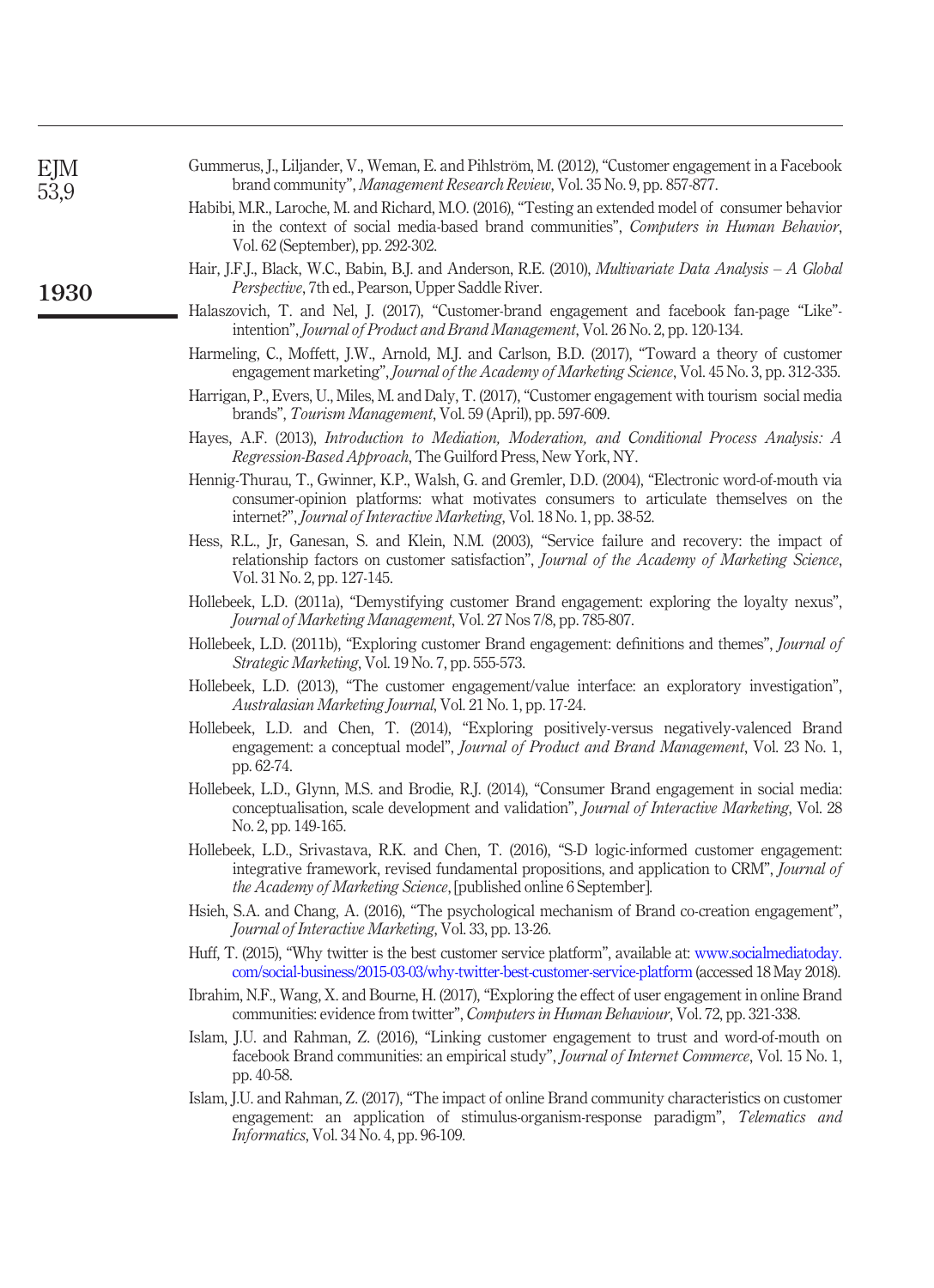<span id="page-26-17"></span>

| Jansen, B.J., Zhang, M., Sobel, K. and Chowdury, A. (2009), "Twitter power: tweets as electronic word of<br>Consumer |  |
|----------------------------------------------------------------------------------------------------------------------|--|
| mouth", Journal of the American Society for Information Science and Technology, Vol. 60 No. 11, engagement or        |  |
| $\mathbf{T}$ is $\mathbf{L}$                                                                                         |  |

- <span id="page-26-13"></span>Jayawardhena, C. and Wright, L. (2009), "An empirical investigation into e-shopping excitement: antecedents and effects", European Journal of Marketing, Vol. 43 Nos 9/10, pp. 1171-1187.
- <span id="page-26-12"></span>Jin, S.-A. and Phua, J. (2014), "Following celebrities' tweets about brands: the impact of twitter-based electronic word-of-mouth on consumers' source credibility perception, buying intention, and social identification with celebrities", *Journal of Advertising*, Vol. 43 No. 2, pp. 181-195.
- <span id="page-26-0"></span>Kaplan, A.M. and Haenlein, M. (2011), "The early bird catches the news: nine things you should know about micro-blogging", Business Horizons, Vol. 54 No. 2, pp. 105-113.
- <span id="page-26-6"></span>Kemp, E., Borders, A.L. and Ricks, J.M. (2013), "Sales manager support: fostering emotional health in salespeople", European Journal of Marketing, Vol. 47 Nos 3/4, pp. 635-654.
- <span id="page-26-16"></span>Kline, R.B. (2011), *Principles and Practice of Structural Equation Modelling*, 3rd ed., The Guilford Press, New York, NY.
- <span id="page-26-2"></span>Koman, T. (2018), "Checking in with carter wilkerson, the kid who got free wendy's nuggests for a year", available at: [www.delish.com/food-news/a22529419/where-are-they-now-wendys-nuggets-tweet](http://www.delish.com/food-news/a22529419/where-are-they-now-wendys-nuggets-tweet-carter-wilkerson/)[carter-wilkerson/](http://www.delish.com/food-news/a22529419/where-are-they-now-wendys-nuggets-tweet-carter-wilkerson/) (accessed October 25 2018).
- <span id="page-26-10"></span>Kumar, V., Aksoy, L., Donkers, B., Venkatesan, R., Wiesel, T. and Tillmanns, S. (2010), "Undervalued or overvalued customers: capturing total customer engagement value", Journal of Service Research, Vol. 13 No. 3, pp. 297-310.
- <span id="page-26-1"></span>Labrecque, L.I. (2014), "Fostering consumer-brand relationships in social media environments: the role of parasocial interaction", Journal of Interactive Marketing, Vol. 28 No. 2, pp. 134-148.
- <span id="page-26-4"></span>Leckie, C., Nyadzayi, M.W. and Johnson, L.W. (2016), "Antecedents of consumer Brand engagement and Brand loyalty", Journal of Marketing Management, Vol. 32 Nos 5/6, pp. 558-578.
- <span id="page-26-7"></span>Marbach, J., Lages, C.R. and Nunan, D. (2016), "Who are you and what do you value? Investigating the role of personality traits and customer-perceived value in online customer engagement", Journal of Marketing Management, Vol. 32 Nos 5/6, pp. 502-525.
- <span id="page-26-14"></span>Marinova, D. and Singh, J. (2014), "Consumer decision to upgrade or downgrade a service membership", Journal of the Academy of Marketing Science, Vol. 42 No. 6, pp. 596-618.
- <span id="page-26-8"></span>Martinez-Lopez, F., Anaya-Sanchez, R., Molinillo, S., Aguilar-Illescas, R. and Esteban- Millat, I. (2017), "Consumer engagement in an online brand community", Electronic Commerce Research and Applications, Vol. 23 (May-June), pp. 24-37.
- <span id="page-26-11"></span>Marwick, A. and Boyd, D. (2011), "To see and be seen: celebrity practice on twitter", Convergence: The International Journal of Research into New Media Technologies, Vol. 17 No. 2, pp. 139-158.
- <span id="page-26-9"></span>Maxham, I. (2001), "Service recovery's influence on consumer satisfaction, positive word-of-mouth, and purchase intentions", Journal of Business Research, Vol. 54 No. 1, pp. 11-24.
- <span id="page-26-15"></span>Menguc, B., Auh, S., Yeniaras, V. and Katsikeas, C.S. (2017), "The role of climate: implications for service employee engagement and customer service performance", *Journal of the Academy of* Marketing Science, Vol. 45 No. 3, pp. 428-451.
- <span id="page-26-5"></span>Misopoulos, F., Mitic, M., Kapoulas, A. and Karapiperis, C. (2014), "Uncovering customer service experiences with twitter: the case of airline industry", *Management Decision*, Vol. 52 No. 4, pp. 705-723.
- <span id="page-26-3"></span>Mollen, A. and Wilson, H. (2010), "Engagement, telepresence and interactivity in online consumer experience: reconciling scholastic and managerial perspectives", *Journal of Business Research*, Vol. 63 Nos 9/10, pp. 919-925.
- <span id="page-26-18"></span>Moreau, E. (2018), "How to use Twitter to make your tweets go1 viral: a few tips to improve your chances of spreading viral content on Twitter", available at: [www.lifewire.com/using-twitter-to](https://www.lifewire.com/using-twitter-to-go-viral-3486588)[go-viral-3486588](https://www.lifewire.com/using-twitter-to-go-viral-3486588) (accessed 28 October 2018).

1931

**Twitter**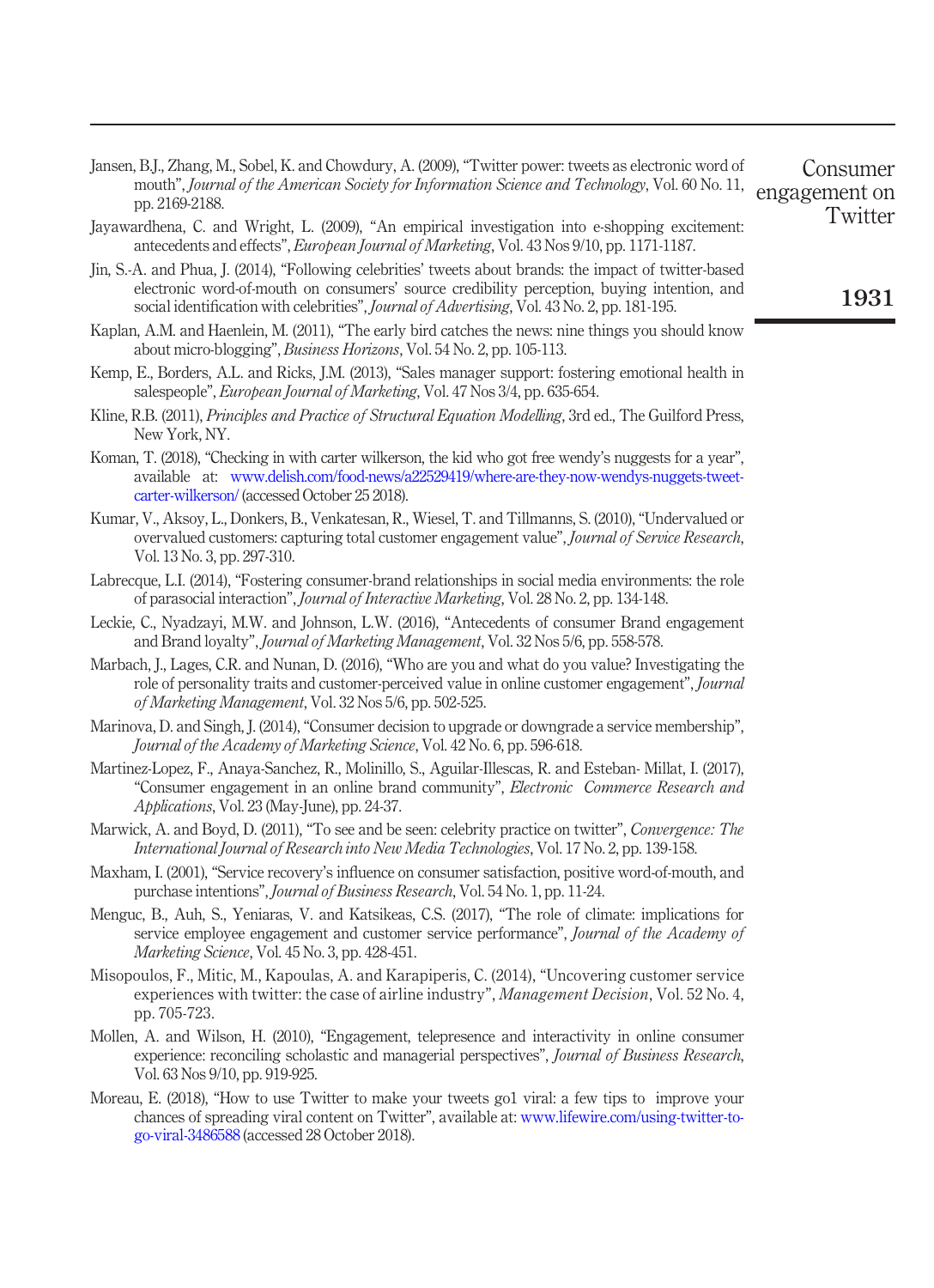<span id="page-27-18"></span><span id="page-27-17"></span><span id="page-27-16"></span><span id="page-27-15"></span><span id="page-27-14"></span><span id="page-27-13"></span><span id="page-27-12"></span><span id="page-27-11"></span><span id="page-27-10"></span><span id="page-27-9"></span><span id="page-27-8"></span><span id="page-27-7"></span><span id="page-27-6"></span><span id="page-27-5"></span><span id="page-27-4"></span><span id="page-27-3"></span><span id="page-27-2"></span><span id="page-27-1"></span><span id="page-27-0"></span>

| EJM<br>53,9 | Mueller (2018), "Why twitter is the ideal platform for engagement", available at: www.<br>convinceandconvert.com/social-media-strategy/twitter-engagement/ (accessed 21 October 2018).                                                                                                                            |
|-------------|-------------------------------------------------------------------------------------------------------------------------------------------------------------------------------------------------------------------------------------------------------------------------------------------------------------------|
|             | Nagy, J. and Midha, A. (2014), "The value of earned audiences: how social interactions amplify TV<br>impact", Journal of Advertising Research, Vol. 54 No. 4, pp. 448-453.                                                                                                                                        |
| 1932        | Nyadzayo, M.W., Matanda, M.J. and Ewing, M.T. (2016), "Franchisee-based Brand equity: the role of<br>Brand relationship quality and Brand citizenship behavior", <i>Industrial Marketing Management</i> ,<br>Vol. 52, pp. 163-174.                                                                                |
|             | Oh, C., Roumani, Y., Nwankpa, J.K. and Hu, H.-F. (2017), "Beyond likes and tweets: consumer<br>engagement behaviours and movie box office", <i>Information and Management</i> , Vol. 54 No. 1,<br>pp. 25-77.                                                                                                      |
|             | Pansari, A. and Kumar, V. (2017), "Customer engagement: the construct, antecedents, and<br>consequences", Journal of the Academy of Marketing Science, Vol. 45 No. 3, pp. 294-311.                                                                                                                                |
|             | Parmar, B. (2015), "50 companies that get twitter - and 50 that don't", available at: https://hbr.org/2015/<br>04/the-best-and-worst-corporate-tweeters (accessed 15 October 2018).                                                                                                                               |
|             | Podsakoff, P.M., MacKenzie, S.B., Lee, J. and Podsakoff, N.P. (2003), "Common method biases in<br>behavioral research: a critical review of the literature and recommended remedies", Journal of<br><i>Applied Psychology, Vol. 88 No. 5, pp. 863-874.</i>                                                        |
|             | Rutter, R., Roper, S. and Lettice, F. (2016), "Social media interaction, the university Brand and<br>recruitment performance", Journal of Business Research, Vol. 69 No. 8, pp. 3096-3104.                                                                                                                        |
|             | Sandelowski, M. (1995), "Sample size in qualitative research", Research in Nursing and Health, Vol. 18<br>No. 2, pp. 179-183.                                                                                                                                                                                     |
|             | Sashi, C.M. (2012), "Customer engagement, buyer-seller relationships, and social media", Management<br><i>Decision, Vol.</i> 50 No. 2, pp. 253-272.                                                                                                                                                               |
|             | Schivinski, B., Christodoulides, G. and Dabrowski, D. (2016), "Measuring consumers' engagement<br>with Brand-related social-media content", <i>Journal of Advertising Research</i> , Vol. 56 No. 1,<br>pp. 64-80.                                                                                                 |
|             | Sensis (2013), "Yellow social media report", available at: http://about.sensis.com.au/IgnitionSuite/<br>uploads/docs/Yellow%20Pages%20Social%20Media%20Report_F.PDF (accessed 6 July<br>2013).                                                                                                                    |
|             | Sheldon, P., Rauschnabel, P., Antony, M. and Car, S. (2017), "A cross-cultural comparison of croatian<br>and american social network sites: exploring cultural differences in motives for instagram use",<br>Computers in Human Behavior, Vol. 75, pp. 643-651.                                                   |
|             | Smith, K. (2017), "45 incredible and interesting twitter statistics", available at: www.brandwatch.com/<br>blog/44-twitter-stats/ (accessed 1 June 2018).                                                                                                                                                         |
|             | Söderlund, M. (2002), "Customer familiarity and its effects on satisfaction and behavioral intentions",<br><i>Psychology and Marketing, Vol. 19 No. 10, pp. 861-879.</i>                                                                                                                                          |
|             | Song, J.H. and Zinkhan, G.M. (2008), "Determinants of perceived website interactivity", Journal of<br><i>Marketing</i> , Vol. 72 No. 2, pp. 99-113.                                                                                                                                                               |
|             | Spanjol, J., Cui, A.S., Nakata, C., Sharp, L.K., Crawford, S.Y., Ziao, T. and Watson-Manheim, M.B.<br>(2015), "Co-production of prolonged, complex, and negative services: an examination of<br>medication adherence in chronically ill individuals", Journal of Service Research, Vol. 18<br>No. 3, pp. 284-302. |
|             | Sprott, D., Czellar, S. and Spangenberg, E. (2009), "The importance of a general measure of brand<br>engagement on market behavior: development and validation of a scale", Journal of Marketing<br><i>Research</i> , Vol. 46 No. 1, pp. 92-104.                                                                  |
|             | Stever, G. and Lawson, K. (2013), "Twitter as a way for celebrities to communicate with fans:<br>implications for the study of parasocial interaction", <i>North American Journal of Psychology</i> ,<br>Vol. 15 No. 2, pp. 339-354.                                                                              |
|             |                                                                                                                                                                                                                                                                                                                   |